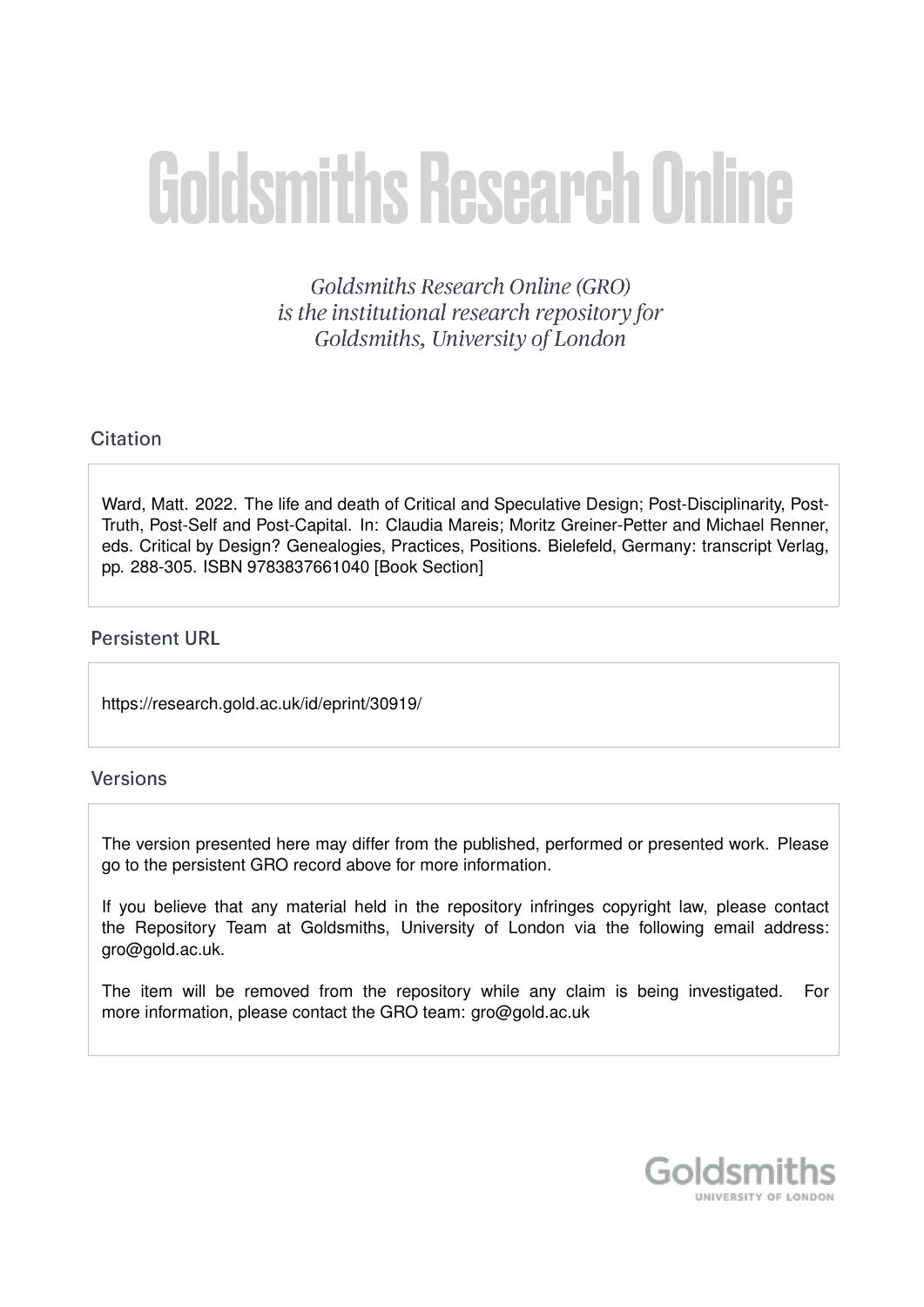| Critical by            |          |                              |                             | Design Politics<br>Foucault         | by                     | <b>Critical Practice</b>    | ?                                                       |
|------------------------|----------|------------------------------|-----------------------------|-------------------------------------|------------------------|-----------------------------|---------------------------------------------------------|
|                        |          |                              |                             |                                     |                        |                             | $\tilde{?}$                                             |
|                        |          | Design?                      |                             |                                     |                        | Human<br>Social             |                                                         |
| World                  |          |                              |                             | Design Culture                      | by                     | Social                      | $\tilde{.}$                                             |
| Critical               | by       | Disobedience<br>Social       | P                           | Social<br>Politics                  | by                     | Design Culture              | $\tilde{?}$                                             |
| Understanding          | by       | Design politics              |                             |                                     |                        |                             |                                                         |
| Social                 | by<br>by | World                        | $\tilde{?}$                 | Human                               | by<br>by               | <b>Building</b><br>Negative |                                                         |
|                        | by       |                              |                             |                                     |                        | World                       | $\tilde{?}$                                             |
| Social                 |          | Critical                     | $\tilde{?}$<br><sup>2</sup> | Social<br>Critical                  | by<br>by               | Decolonialization           |                                                         |
| Social                 |          | Human                        |                             |                                     |                        |                             | $\tilde{.}$                                             |
| Human<br>Speculative   | by<br>by | Design Culture               | Ģ                           | Ontological                         | by                     | Epistemic                   |                                                         |
|                        |          |                              | <sup>2</sup>                | Critical                            |                        |                             | $\overline{?}$                                          |
|                        |          | Genealogies,                 |                             |                                     |                        | Unsettling<br>Speculative   |                                                         |
| Design                 |          |                              |                             |                                     |                        |                             |                                                         |
| Social                 |          |                              |                             | Practices, Positions                |                        |                             | $\overline{?}$                                          |
|                        | by       | Vitality                     | P                           | <b>Design Politics</b>              |                        | Speculative                 | $\tilde{?}$                                             |
| Post-Truth             |          | Critical                     | $\overline{?}$              | Politics                            |                        | Critical                    |                                                         |
| <b>Critical Design</b> | by       | Social                       |                             | Epistemic                           |                        | Speculative Design?         |                                                         |
| Social                 |          | Understanding                | P                           | World                               | by                     |                             |                                                         |
| Critical               | by       | <b>Critical Design</b>       |                             | Critical                            | by                     |                             | P                                                       |
| <b>Politics</b>        | by       | Critical                     | ?<br>Human                  | by                                  | <b>Critical Design</b> |                             |                                                         |
|                        | by       |                              |                             |                                     |                        |                             | $\begin{array}{c} \n\text{?} \\ \text{?} \n\end{array}$ |
| Ambiguity              |          |                              | $\tilde{?}$                 | Misery of Neutrality by<br>Critical |                        | Undesign<br>Critical        |                                                         |
| Claudia Mareis         |          |                              |                             |                                     |                        | Speculative                 | $\tilde{.}$                                             |
|                        |          | <b>Moritz Greiner-Petter</b> |                             |                                     | by                     |                             |                                                         |
|                        |          | Michael Renner (eds.)        |                             |                                     |                        | Ontological                 | ?                                                       |
|                        |          |                              |                             |                                     | by                     | <b>Speculative Design</b>   |                                                         |
|                        | by       | Critical                     |                             |                                     | by                     | Negative                    | Ģ                                                       |
|                        |          | Understanding                | $\overline{\mathcal{C}}$    |                                     |                        |                             |                                                         |
| Critical Object        | by<br>by |                              | $\overline{?}$              | Foucault                            |                        | transcript Design           |                                                         |
| Design Culture         |          |                              |                             | Post-Capital                        |                        |                             |                                                         |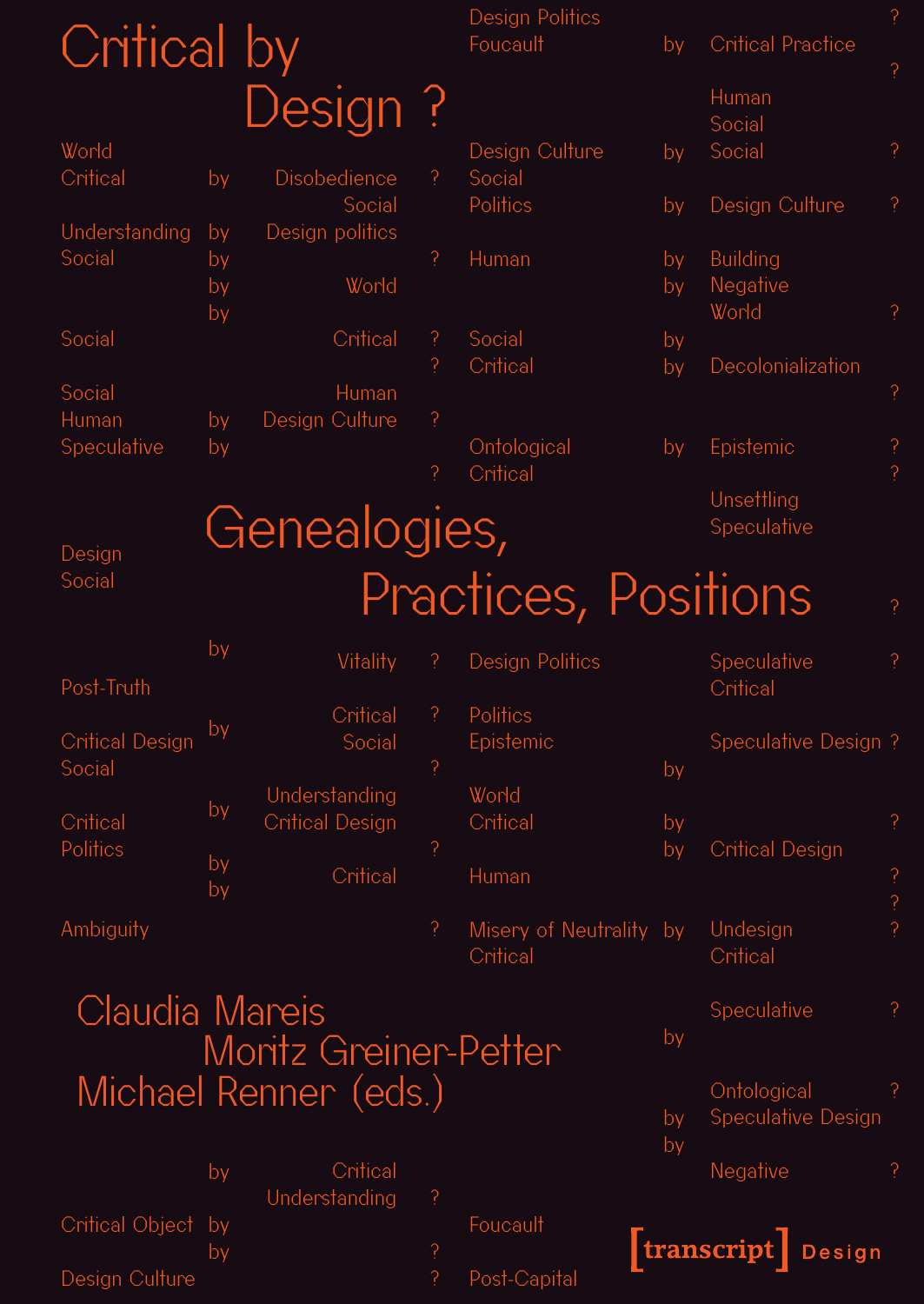Claudia Mareis, Moritz Greiner-Petter, Michael Renner (eds.) Critical by Design?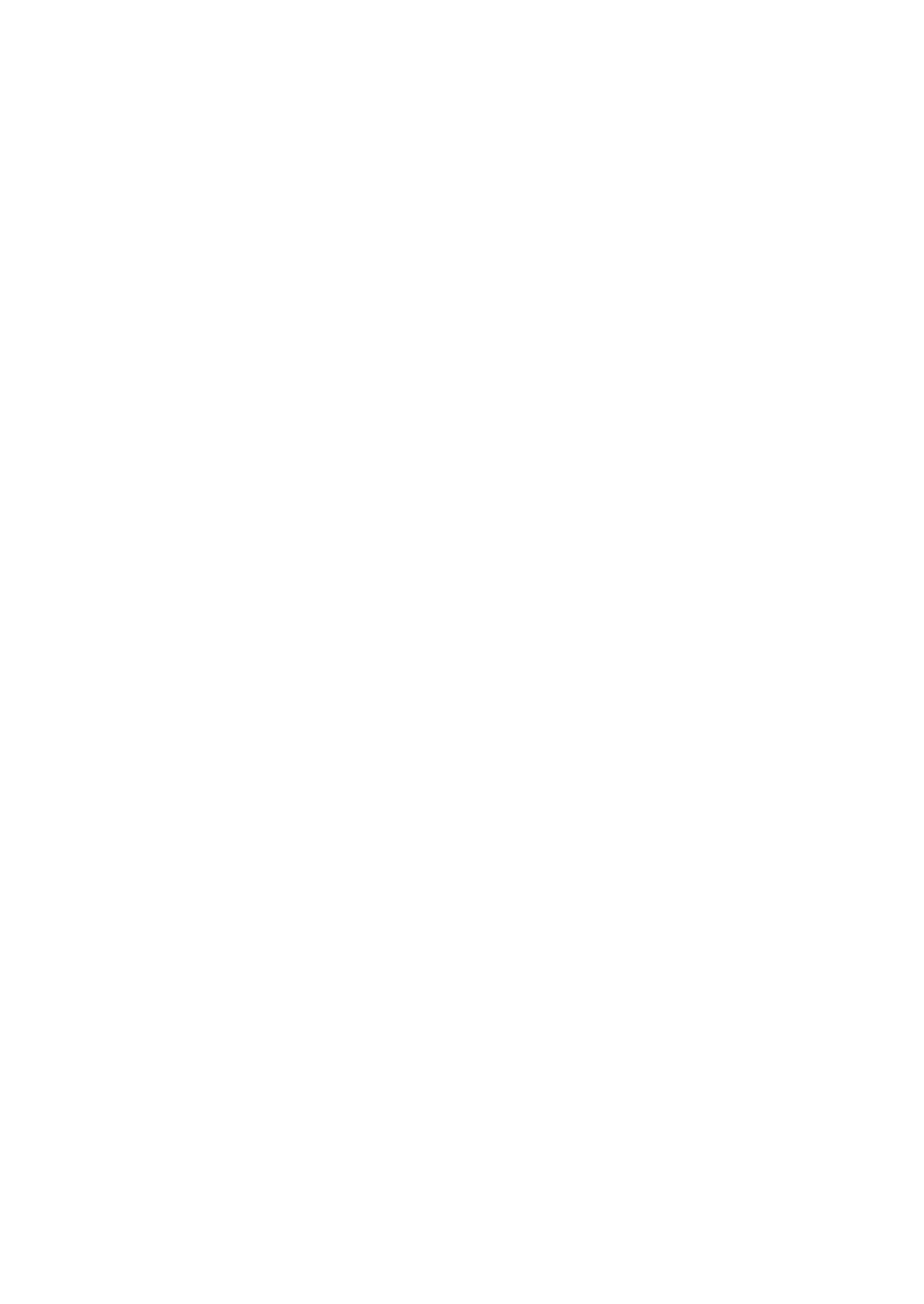Critical by Design? Genealogies, Practices, **Positions** 

Edited by Claudia Mareis, Moritz Greiner-Petter & Michael Renner

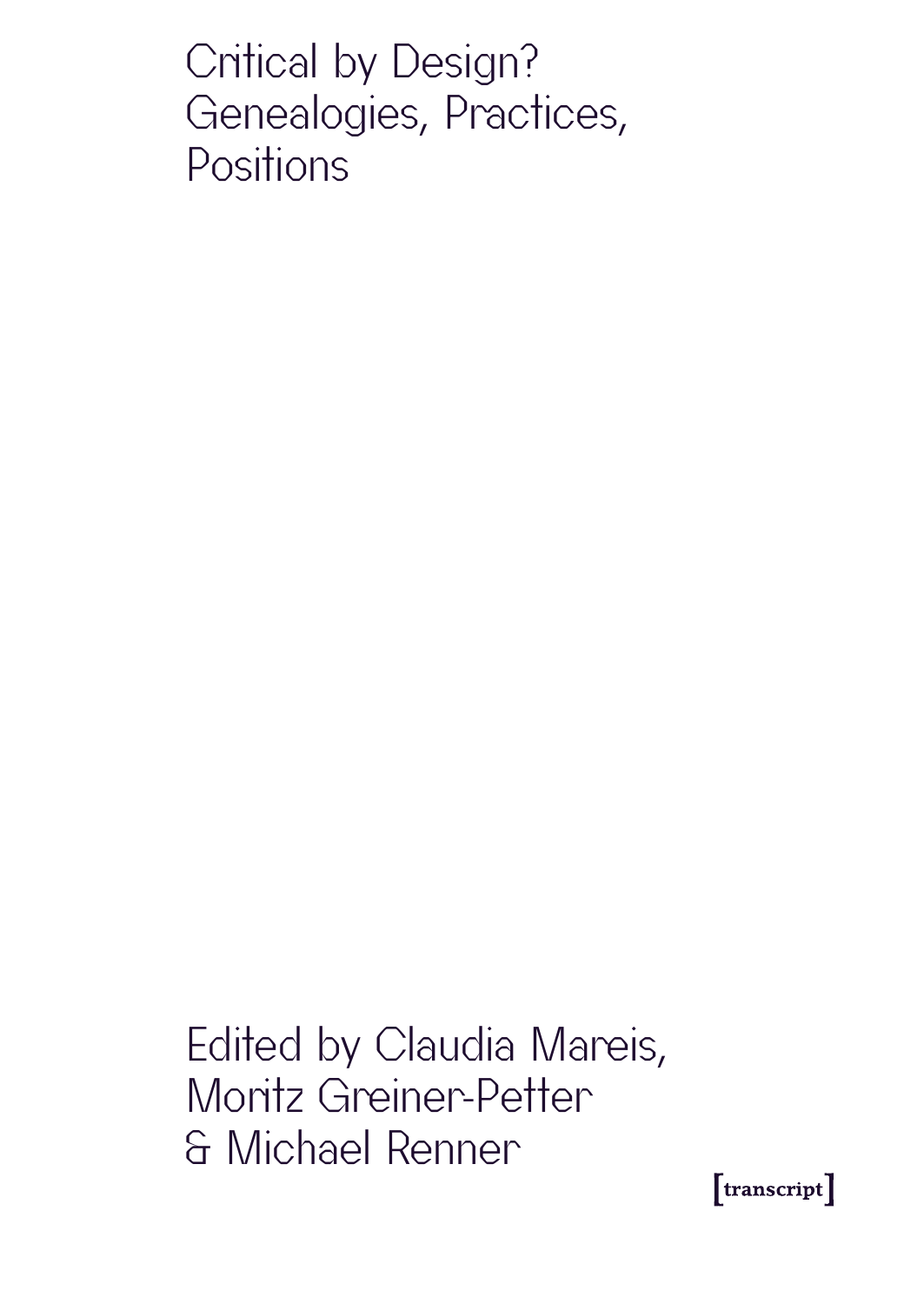| Introduction                                                                                                                                     | 6-31    |
|--------------------------------------------------------------------------------------------------------------------------------------------------|---------|
| Critical by design? An introduction<br>Claudia Mareis, Moritz Greiner-Petter & Michael Renner (eds.)                                             | 8       |
| Genealogies                                                                                                                                      | 32-109  |
| What is a critical object? Design as «desubjugation»<br>(after Foucault)<br>Annette Geiger                                                       | 34      |
| The vitality of the negative: critical design between<br>social philosophy and conceptual art<br><b>Emanuele Quinz</b>                           | 50      |
| Ask what can be! Modal critique and design as<br>drivers of accidence<br>Bruno Gransche                                                          | 64      |
| What are the politics of ontological design?<br>A critical reflection on the mutual becoming of<br>«the human» and «the world»<br>Michaela Büsse | 80      |
| Engaging in epistemic disobedience:<br>on the decolonialization of design discourses<br>Mara Recklies                                            | 94      |
| Practices                                                                                                                                        | 110-193 |
| Unsettling individualized design practice<br>through collaboration<br>Anja Groten                                                                | 112     |
| «Ci concimiamo a vicenda»: building support structures<br>as part of design practice                                                             | 124     |

Bianca Elzenbaumer & Meike Hardt

Re-visioning pelvic care through design Patrycja Zdziarska, Jeffrey Bardzell & Shaowen Bardzell 140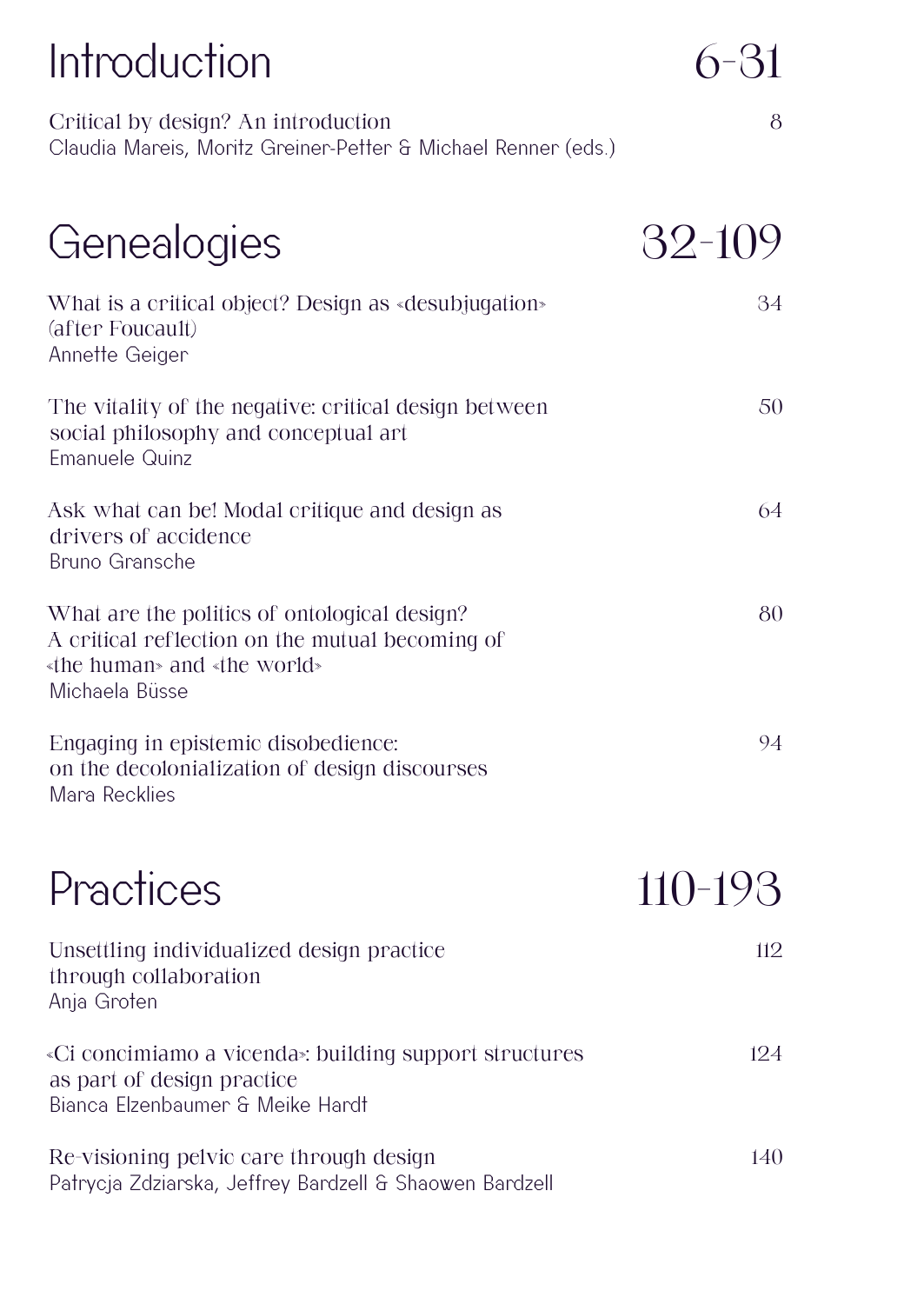| Trojan horses: ambiguity as a critical design strategy<br>Emile De Visscher                                                        | 162               |
|------------------------------------------------------------------------------------------------------------------------------------|-------------------|
| Grey design: critical practices of design<br>at the peripheries of the discipline<br>Moritz Greiner-Petter                         | 182               |
| Positions                                                                                                                          | 194-285           |
| The ineliminable aesthetic dimension of art<br>Janneke Wesseling                                                                   | 196               |
| Design culture as critical practice<br>Guy Julier                                                                                  | 212               |
| What might be the speculative social?<br>Carl DiSalvo                                                                              | 230               |
| Biased design, or the misery of neutrality<br>Jesko Fezer                                                                          | 248               |
| Undesign and understanding<br>Björn Franke                                                                                         | 268               |
| Epilogue                                                                                                                           | 286-307           |
| The life and death of critical and speculative design:<br>post-disciplinarity, post-truth, post-self and post-capital<br>Matt Ward | 288               |
| Appendix                                                                                                                           | 306-331           |
| Critical by design? The book's design as SF figures<br>Marius Förster & Meike Hardt                                                | 308               |
| List of Figures & Tables<br>Biographies<br>Imprint                                                                                 | 316<br>318<br>330 |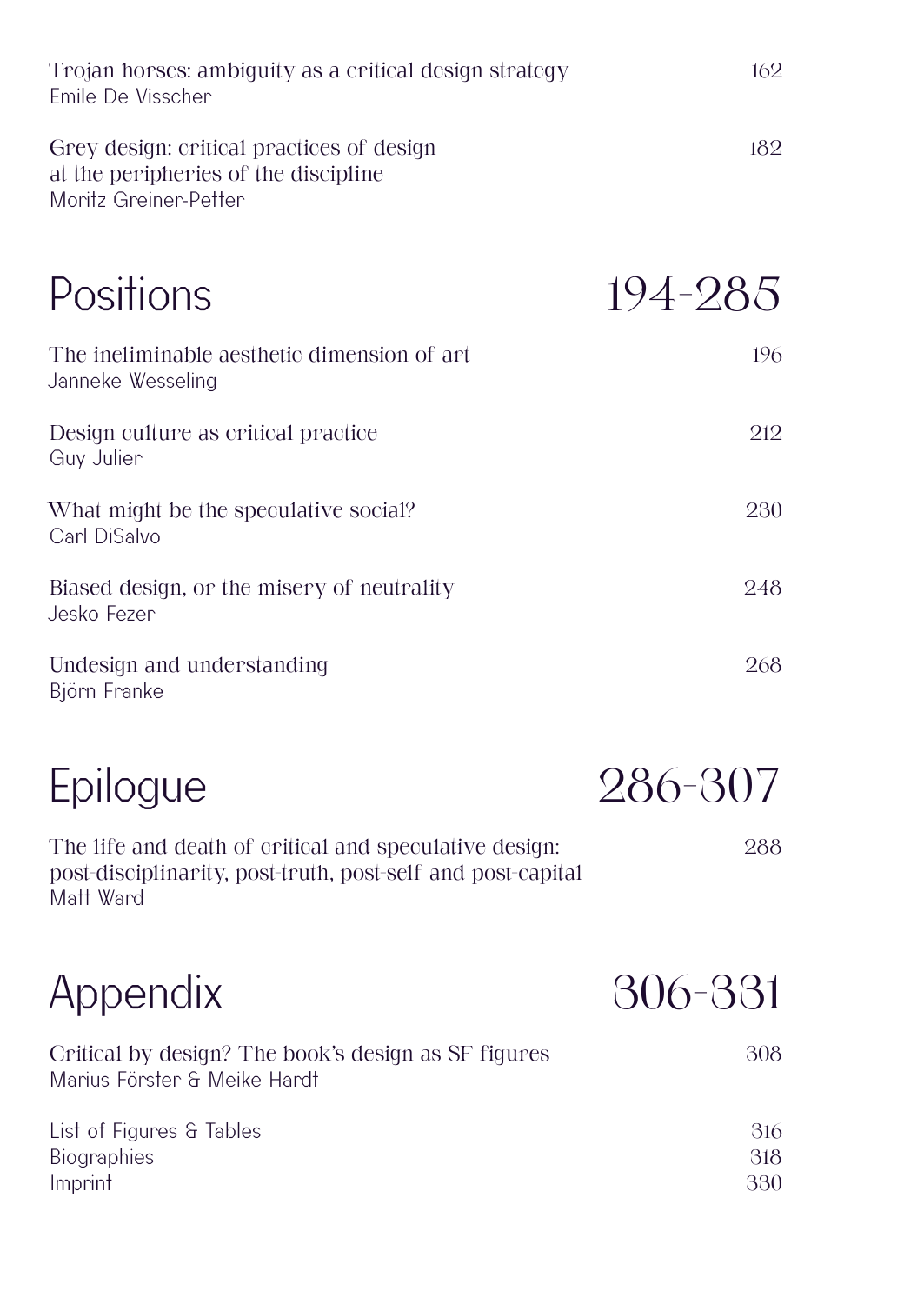The life and death of critical and speculative design:

 post-disciplinarity, post-truth, post-self and post-capital

Matt Ward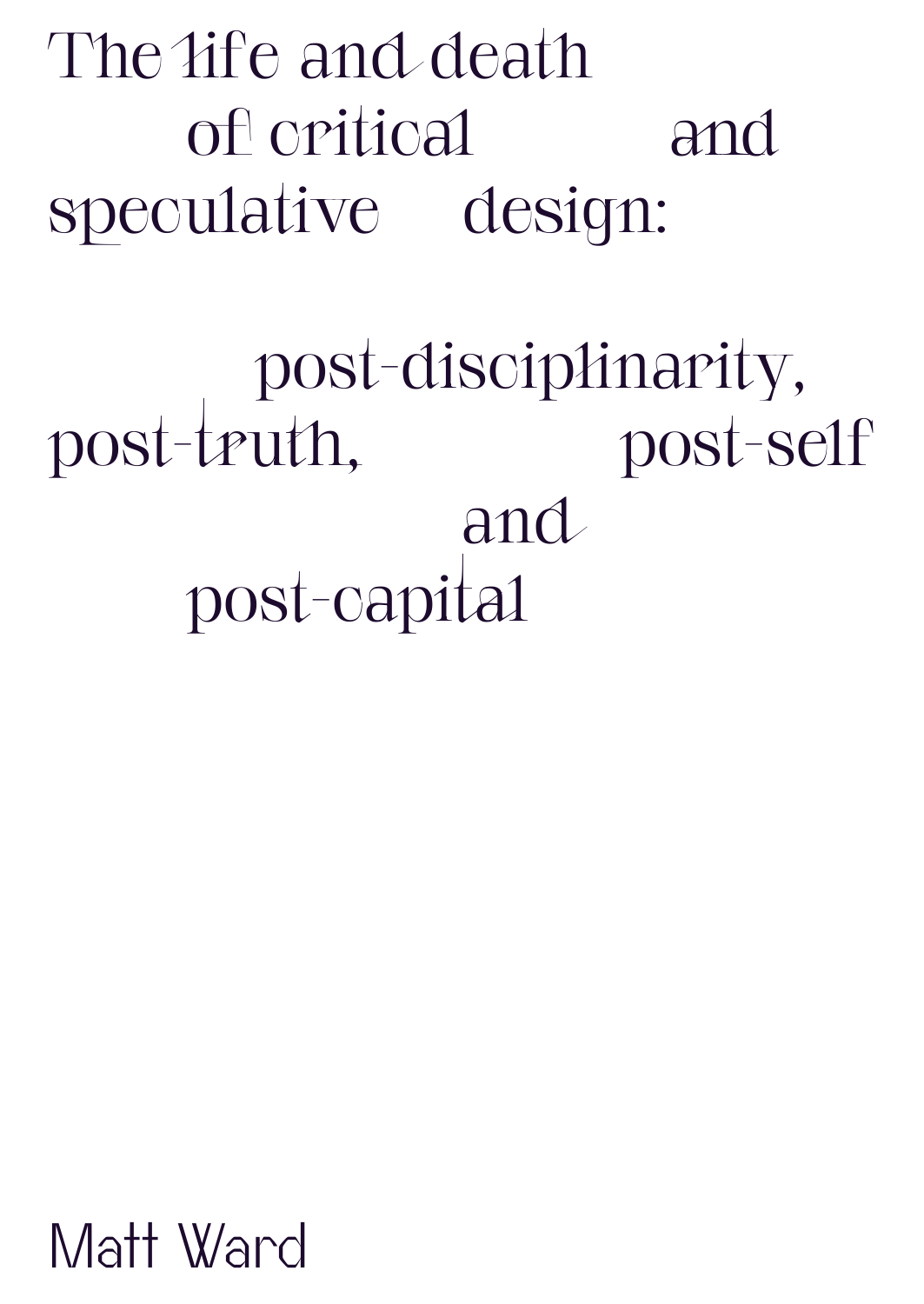### Preamble

1 I am fully aware that the display of vulnerability is uneven; as a cis, white, able-bodied, man in a position of power, my display was easier than most.

‹I feel like giving you a hug.› (Jamie Allen, Critical by Design? conference, May 2018)

This chapter began life as a keynote at the Critical by Design? conference in Basel, Switzerland. Given the task to translate my lecture into written form. I find myself caught in a conundrum; how do I resist the critical distancing of academic language, method and style when writing for an academic publication? The motivation behind my lecture came from a frustration with a form of language that doesn't fully translate or transfer into the intuitive, emotional or «affective realm» of design practice and pedagogy. My aim was to speak in a different way, to try to articulate a different account of critical design. I hoped to introduce a «radical historical specificity» mixed with a form of situated knowledge in order to «to learn with our bodies» (Haraway 1988: 582).

The lecture pushed me emotionally and intellectually. It was, to some extent, cathartic and it seemed to resonate with attendees of the conference. After the talk, over coffee, sandwiches and later wine, I had many conversations about the emotional impacts of research, teaching and practice in the age of neoliberal education. Some of my peers connected with the vulnerability on display,1 which induced i a form of «solidarity» in how we manage, resist and survive the isolating forces of academic life in the 21st century.

But now, typing at my keyboard, I get pulled back into the language and form I wished to resist. How do I convey the intuitive moments that drive the maintenance and care needed to sustain a positive, creative learning environment? How do I articulate a new type of rigour within the frameworks of academic convention? Within Sociology, the work of Carolyn Ellis was particularly inspiring. In Evocative Ethnography: Writing Emotionally about Our Lives, Ellis looks to reframe the rational voice of the academic, utilizing the personal as a resource to investigate broader sociological conditions. Ellis' chapter uses multiple voices – both real and fictional – to create a dialogue with the sociological imagination. What captivated me about Ellis' account was how she repositioned notions of «truth» by moving from «representation to evocation» (Ellis 1997: 127). In Ellis' attempt to counter the «rational actor model of social performance that dominates social science» (Ellis 1997: 127) she reveals the affective realm of social discourse. As a designer, this resonates with the ways in which designers often navigate complex social dynamics through more intuitive, instinctual practices, for example in their examination and account of «users». By adopting Ellis' approach and ethos, I wish to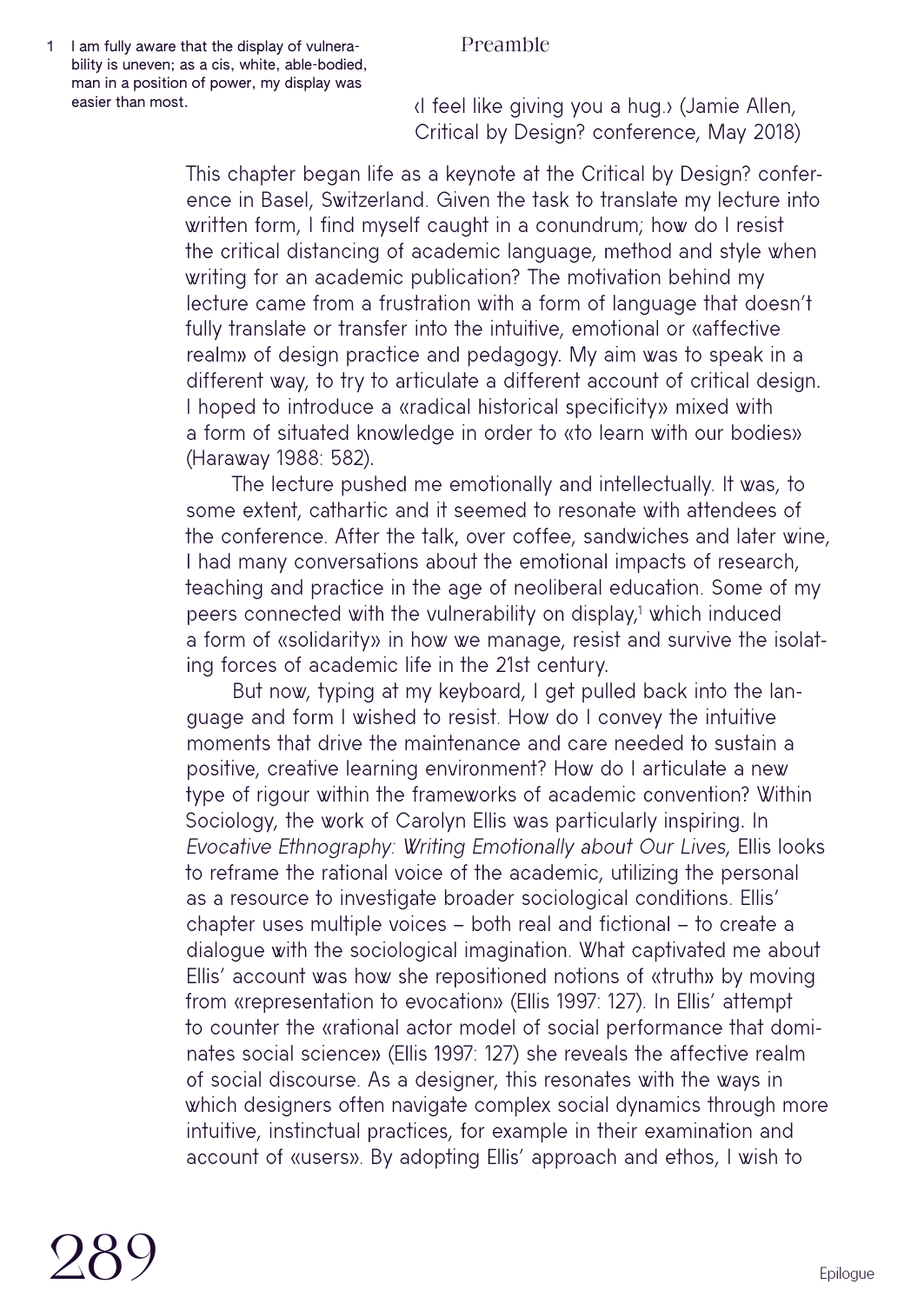give an account of the evocative experience of living whilst teaching, of being in the world whilst trying to design it.

Annemarie Mol's seminal book, The Body Multiple: Oncology in Medical Practice, is an ethnography of the «day to day diagnosis and treatment of atherosclerosis» (Mol 2002). The mode of Mol's writing allows the reader to move between different «diseases», bringing a nuanced reading of the different social contexts in which the disease is given different meanings. This resistance to making singular truth claims, allowing the multiple to exist, is something I hope to achieve in this chapter. In my case, I want to recount moments within my life that shifted my understanding of design, critique and education, whilst also building a network of references that resonate with my aim: to make the personal, affective experience of teaching, loss and design multiple through the development of different theoretical and material trajectories.

The pedagogic cultures that produce new realities for design are often represented through the singular; design gods and canonical objects that travel most smoothly through our intellectual, institutional and media landscapes. The following text aims to disrupt the smoothness of the singular in favour of the multiple, messing up the narratives of design education to uncover some of the personal complexities in how we struggle to build educational culture and «communities of practice» (Lave/Wenger 1991); drawing together of voices of «limited location» (Haraway 1988: 583).

### Introduction

This chapter is a reflection on my practice as an educator, as well as a deeply personal articulation of four events that changed my life. This personal approach, an autotheoretical impulse, aims to distance me from current critiques of critical and speculative design, whilst exploring the personal impacts of death, disease and dementia on my understanding of design education. Through a subjective account of an educator's «trials and tribulations», I hope to reveal some of the hidden narratives that surround both critical and experimental design practices, whilst exposing the vulnerabilities involved in maintaining a culture of learning. Looking «under the bonnet» of an education, where knowledge is produced in dialogue with students and discourse evolves through pedagogic, material experimentation, I hope to uncover the ways in which new knowledge leaks into mainstream perceptions of design, influencing and creating new possibilities.

The four events, the deaths of my friend Nic Hughes, my father Tony Ward, my student Tom Wagstaff and my colleague Mark Fisher, have acted as ruptures in time, moments that altered my understanding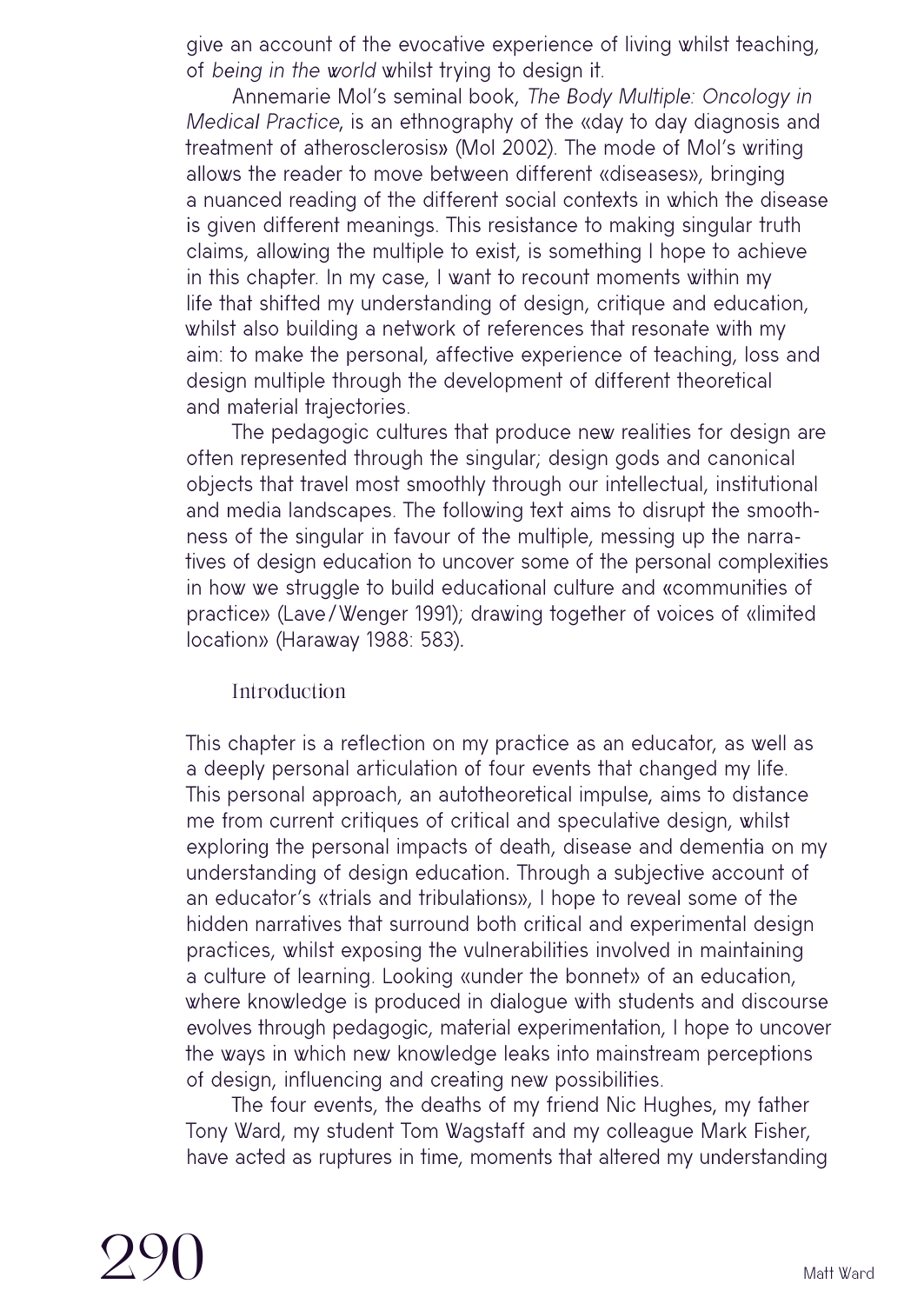of the world. Evolving a position through moments of trauma allowed me to nurture a form of thinking that was close, raw, embodied and emotional. It pushed me to question how critique (and some critical design) often disguises epistemic rationality, hiding the politics and vulnerabilities of the self. In an age of post-truth, climate crisis and political chaos, clarity and transparency about the privilege and vulnerabilities of the academic is essential to counter the dark forces that are acting as barriers to global justice.

Each section of the chapter pivots around a certain post. As with death, the post demarcates a move away; the articulation of a different reality emerging from a tradition or body of thinking and making. The first section focuses on the idea of post-disciplinarity, where I unravel how design, as a field, is conceptualized through the intersection of teaching histories (pedagogic cultures), material practices (cultural and knowledge production) and epistemic categories (disciplinary specialisms). In doing this I hope to point towards an expanded notion of disciplinarity. The second section, post-truth, examines how fiction operates as a method to understand the world, simultaneously reflecting current positions and producing new realities. Through a case study, I expose different ways that fiction becomes reality and how designers employ narrative methods to understand, transform and reimagine the world. The third section, post-self, looks at how we move away from normative hero narratives within the discipline, to find new ways to educate, structure and mediate a new role for the designer. The final section, post-capital, is informed by the work of Mark Fisher and looks at how Mark's work has influenced and produced new ways to think about design beyond capitalism.

Post-disciplinarity (NIC HUGHES 1968–2012)

I met Nic Hughes in 2005 when he joined the MA Design: Critical Practice at Goldsmiths. He arrived with years of experience as a graphic designer and his level of craftsmanship was incredible. He had that rare skill of being able to combine text and image in a way that just worked, a visual refinement that comes from years of practice. However, he was frustrated with his practice and with the lack of criticality in Graphic Design. He was steeped in the Swiss modernist tradition of visual communication but Nic was truly post-modern: he had mastered the rules, and then he set about breaking and rewriting them in the age of acid house and dance culture of the 1990s.

Most design education in the early 1990s was still based on the «Bauhaus … model that advanced an apolitical universal aesthetic» (Boelen et al. 2018: 43). Undergraduate programmes focused on «core material skills» and «basic principles» that have not changed for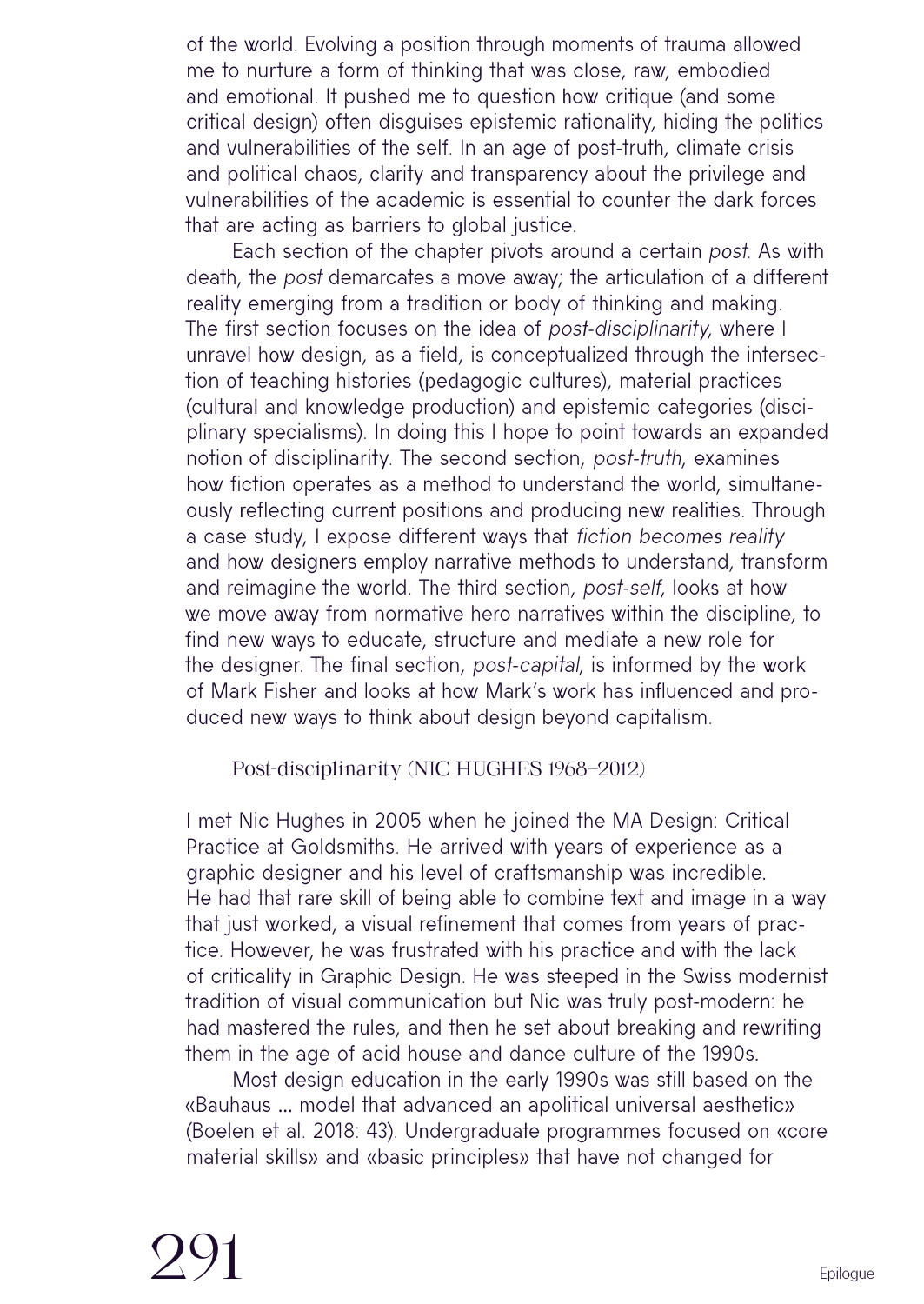100 years. These modernist dogmas continue to restrict the evolution of the discipline. As the context, condition and understanding of the «materials» of design have changed, it has become widely acknowledged that the key task for design education is to reassess and redesign «the basics». In order to do this, we must ask: how do we define the basics in today's complex world, when the material, political and economic role of design has changed so dramatically?

Using the 2018 Istanbul Design Biennale «School of Schools» as a platform to discuss the future of design education, Jan Boelen categorized emerging pedagogic practices into three distinct areas: critical, speculative and relational. Boelen's articulation of design builds on an educational history (a renegade history) that has been evolving over the last 20 years, in places like Design Academy Eindhoven, the Royal College of Art, Goldsmiths, Parsons and Hyperwerk in Basel. A marginal approach to design education aimed to focus on the social, cultural, economic and environmental impacts of capitalism, highlighting the responsibility, role and agency of the designer.

Through the reconceptualization of the role of the designer, the old material specialisms appear incongruent to the changing pressures and possibilities for design practice. At the heart of this incongruence is the tension between what design does (the impacts it has on our material consumption and the chains of consequences it has on our ecology, politics, identity and economy) and how it does it (the materials, methods and tools employed to embody, produce and distribute change). Expanding our understanding of the «material» of design, to engage a broader, more complex and nuanced concept of «matter», is at the heart of what, in other fields, has been described as New Materialism (Coole/ Frost 2010; Dolphijn/van der Tuin 2012) or the Material Turn (Hicks 2010).

This material turn played out in its own way in the early days of the BA Design at Goldsmiths. Initially, my colleagues and I struggled to question our own preconceptions of what constituted material and matter. We pushed our understanding of design beyond (or outside) the traditions, in what we described as «fucking the canon». By drawing influence from a more diverse range of visual and theoretical cultures, we invested our approach with a conceptual rigour, distancing ourselves from design's obsession with «things on plinths» or shiny objects of desire. We saw this as an expansion of the tools open to us as designers; stepping into a vulnerable space of the non-expert, making us the imposters.

When Nic arrived in 2005 we had moved into a different period of development – our early rejection of material over concept had evolved into a more sophisticated understanding of practice. It was Nic's continual dedication to his specialism, or more precisely his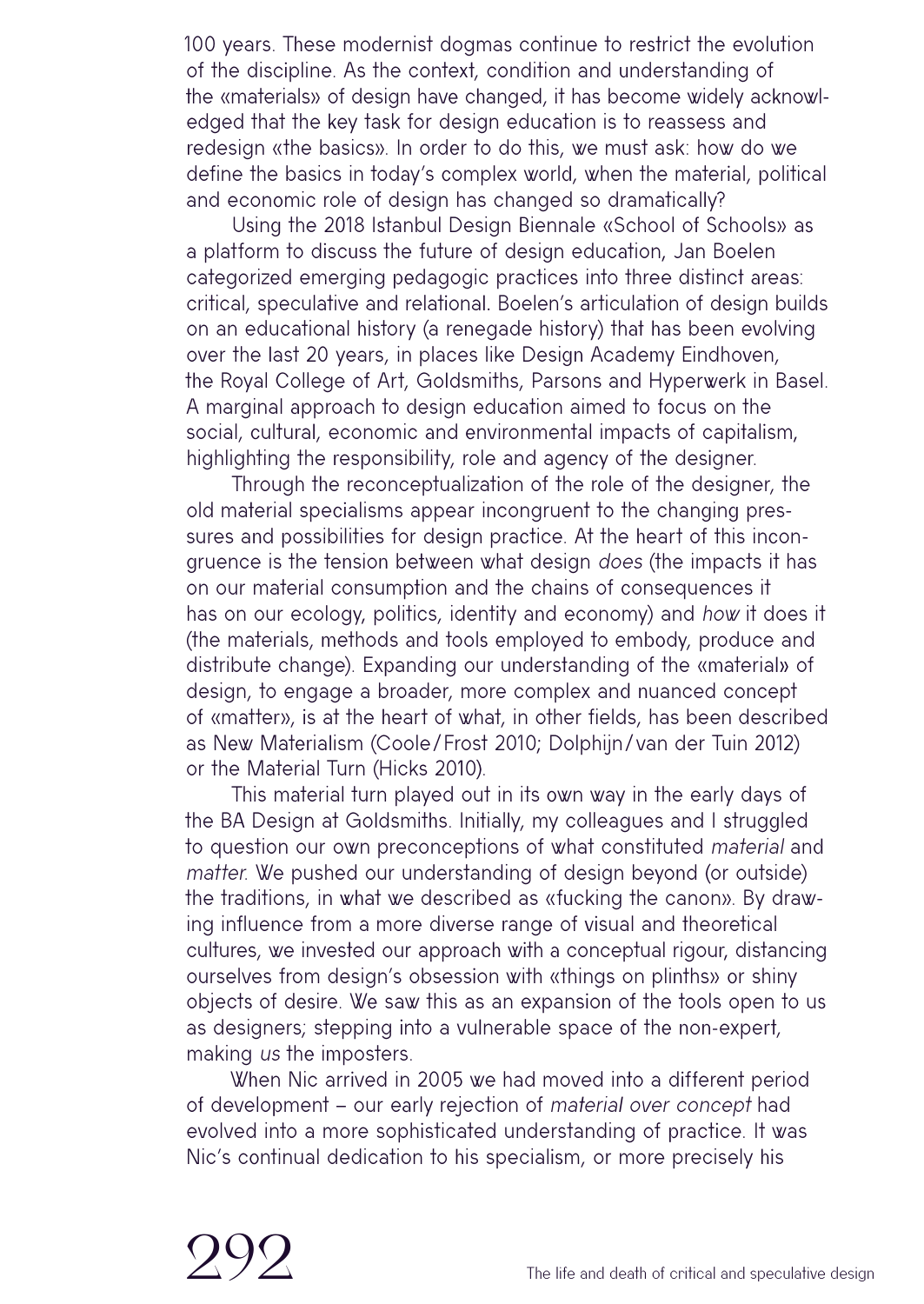material practice, that brings him into this chapter. His approach was not to reject material practices or the histories of a specialism, but to expand the notion of materiality. He was so convinced that graphic design could command the same agency as things that he even put some typography under an electron microscope (Fig. 16.1) to prove to me that letters are things too (Fig. 16.2). His approach was not to call into question the validity of the material practices, but to revitalize them through a renewed attention to how they connect and conjoin semiotic chains of meaning. How they move from the computer, through the press, into the hands, minds and desires of people; how they travel, transforming the bodies they connect. This is graphic



Fig. 16.1 Type under an electron microscope. Nic Hughes, 2011.



# **LETTERS ARE THINGS**

Fig 16.2 Letters Are Things. Nic Hughes, 2011.

design as «vital materialism», a rethinking of «thing power» (Bennett 2010: xvii).

Nic died in October 2012 of cancer of the gall bladder. To his last day, he approached his life with the same sensitivity and care as when he was discussing design and education. In our last conversation, the boundaries between bodies («me» and «we»), between life and death, between human and non-human fell away:

We all have a contract with finitude and share the same destiny. There are so many diversions and schemas that navigate this fact. Hard as it seems, we have to acknowledge that each of us at the table will eventually be part of the meal. We will eventually become echoes in the «field-of-beings». It is the paradox of the «me» and the «we», the journey made alone and together. (Hughes 2012)

Nic's ability to see forces as things, to see the invisible as matter, to see hope as material is what persists in my memory. He saw the critical possibility of design as part of a material-semiotic struggle to bring about change during perilous times. As Nic said at the time, «the world is fucked, we're not going to kern our way out of this one» (Fig. 16.3), but he understood that liberation from late capitalism had to begin with a form of radical subjectivity. Marcuse described this as the «great refusal», where art was the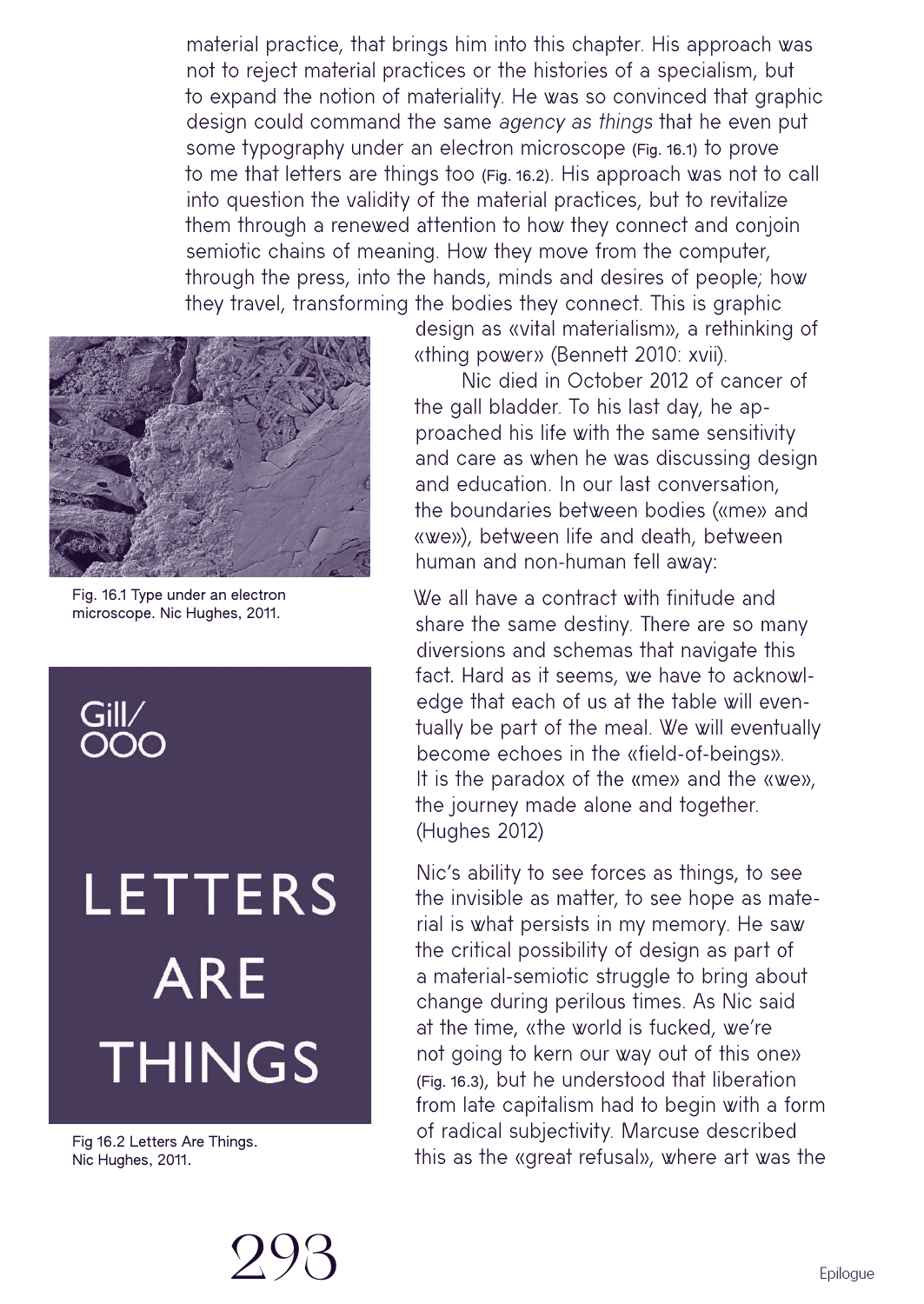2 Mark Fisher, in his last piece of writing, builds from Marcuse, moving beyond the «neutralising» and «absorbing» forces of capitalism to find a plasticity in the possible, to evolve an «unprecedented aestheticisation of everyday life» (Fisher /Ambrose 2018).



Fig 16.3 «We're not going to kern our way out of this one!» Nic Hughes, 2010.

«rational negation» (Marcuse [1964] 1991: 63) of the order of things.2 With this, design needs to move away from understanding material as «mere matter» towards «an excess, force, vitality, relationality, or difference that renders matter active, self-creative, productive, unpredictable» (Coole/Frost 2010: 9) and subjectivities that are «constituted as open series of capacities or potencies that emerge hazardously and ambiguously within a multitude of organic and social processes» (Coole/Frost 2010: 10).

#### Post-truth (TONY WARD 1937–2013)

The death of my father marked a moment where I began to question the idea of a subjective reality and the role of fiction in understanding and navigating a cruel world. During the last 15 months of his life, he made me reflect on how design and designers interpret, read, script and perform the possibility space of their «users»: constructing and fictionalizing desire and behaviour. The construction, whether fictional or not, of «the other», the mythical user, means that we constantly seek and invent empirical

methods to grasp the reality of other people's lives. As we know, whether through the history of psychology, philosophy, anthropology or sociology, understanding the subjective reality, the internal world, of another person is a complex affair. As design educators, we aim to expose some of these complexities to our students, arming them with methods and techniques to uncover the motivations and behavioural norms of their users. Through the examination of the other we hope to build empathetic connections with those people for whom we design.

We are fully aware that the approximations we generate, through user profiles and personas, are limited fictions. Wilkie formulates a detailed analysis of how users are conceptualized within design and technology innovation. He develops the idea of the «user assemblage» as a means to uncover how «users act as devices of and devices for persuasion» (Wilkie 2010: 197). In the process of innovation and design we essentialize and operationalize people to achieve a shorthand for a «target market», translating the people we design for into data points on a sales graph. In the age of big data, where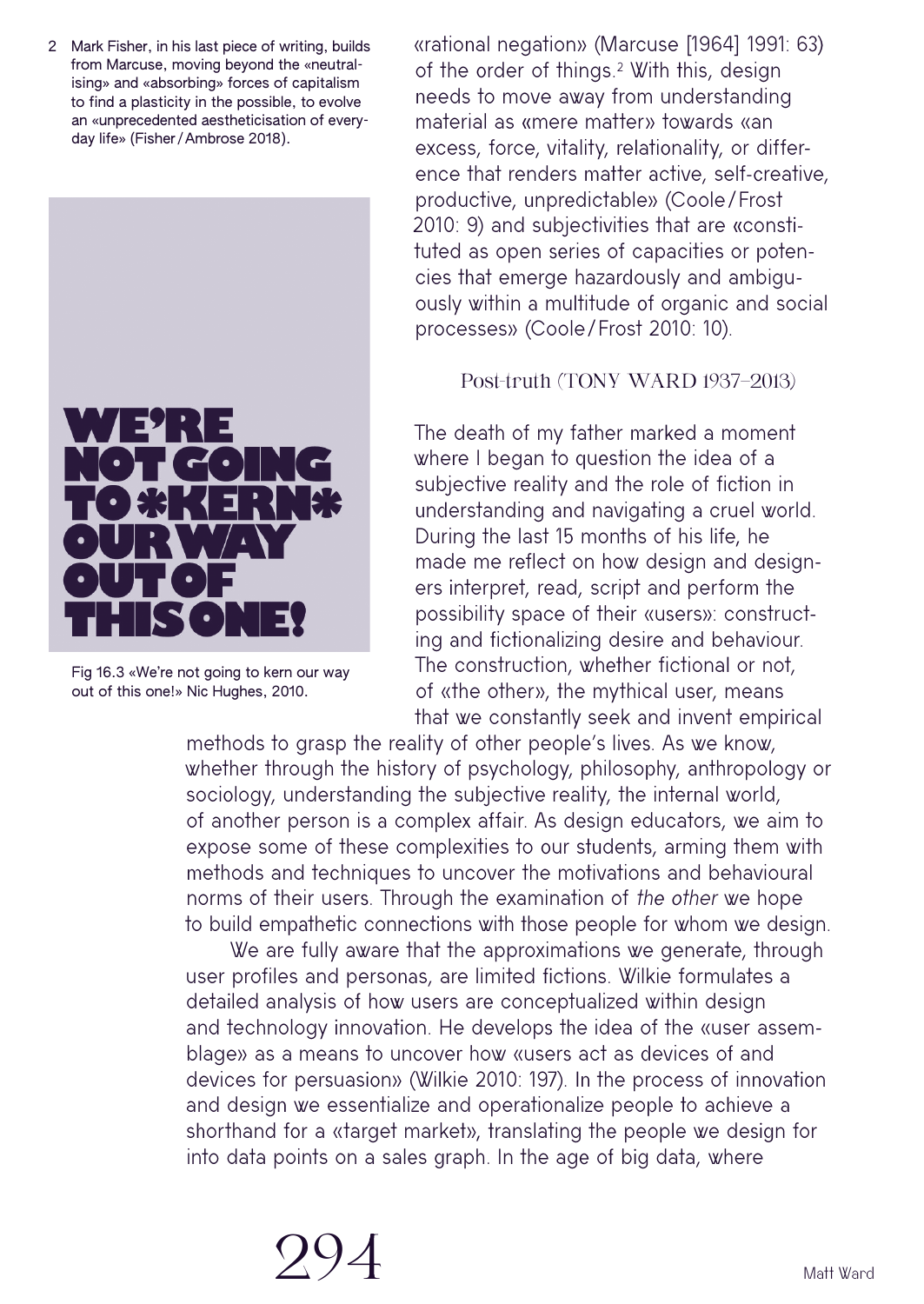3 Buolamwini (2017) and Noble (2018) are the beginnings of a wave of computer scientists interested in deconstructing industries' «algorithmic gaze».

companies like Google and Facebook can have ever more finely detailed understandings of our moods, motivations, desires and consumption patterns, our understanding of users is still based

on crude algorithmic assumptions that mask difference. There is a growing field of research examining algorithmic bias, uncovering how automated systems carry with them the «priorities, preferences and prejudices» of those in power (Buolamwini 2017). 3

My Dad suffered from vascular dementia. During the two cruel years that I witnessed his physical and mental decline, I had time to see the world differently. I described those years as watching death in slow motion. My Dad's dementia, a post-operative condition, shifted his understanding and interactions with the world, but his illness also gave me insight into how his damaged brain forced him to rethink the world around him through fiction. Neuroscience, as a discipline, is founded on case studies of damaged brains. In Phantoms in the Brain, Ramachandran and Blakeslee (2005) give an account of what they describe as «enigmatic disorders»: how non-normal neurological conditions can give us access to the inner working of the human mind. In design, I believe we can also learn from those who see the world very differently from ourselves. My father navigated a strange material world full of half-truths and semi-fictions. These fictions ranged from regular thefts of imagined possessions to the non-existent affair that my mother had with a major TV celebrity. His fictional view of the world had a direct and tangible reality, not just on him, but on those around him. His subjective reality demanded attention, care and engagement from others. Everyone struggled with how much of his fiction they should entertain. Whether they should play along to avoid upset and confusion.

To play along meant to entertain or accept the fiction that my father had conjured in his mind. Jon K. Shaw and Theo Reeves-Evison, in Fiction as Method (2017), outline how «entertaining belief» in a myth or fiction doesn't lessen the effect the fiction can have. Fictions move into the world, through different mediums, and are shared and collectively experienced. To fully understand the power of fiction as method, we need to focus on «the operative effect of something, irrespective of its objective existence» (Shaw/Reeves-Evison 2017: 17). Within Critical Design or Design Fiction this has been described as «suspending disbelief about change» (Sterling 2013), where «diegetic prototypes» (Kirby 2011) are utilized to explore possible futures.

Shaw and Reeves-Evison outline two strands that clearly link to the processes and practice of design: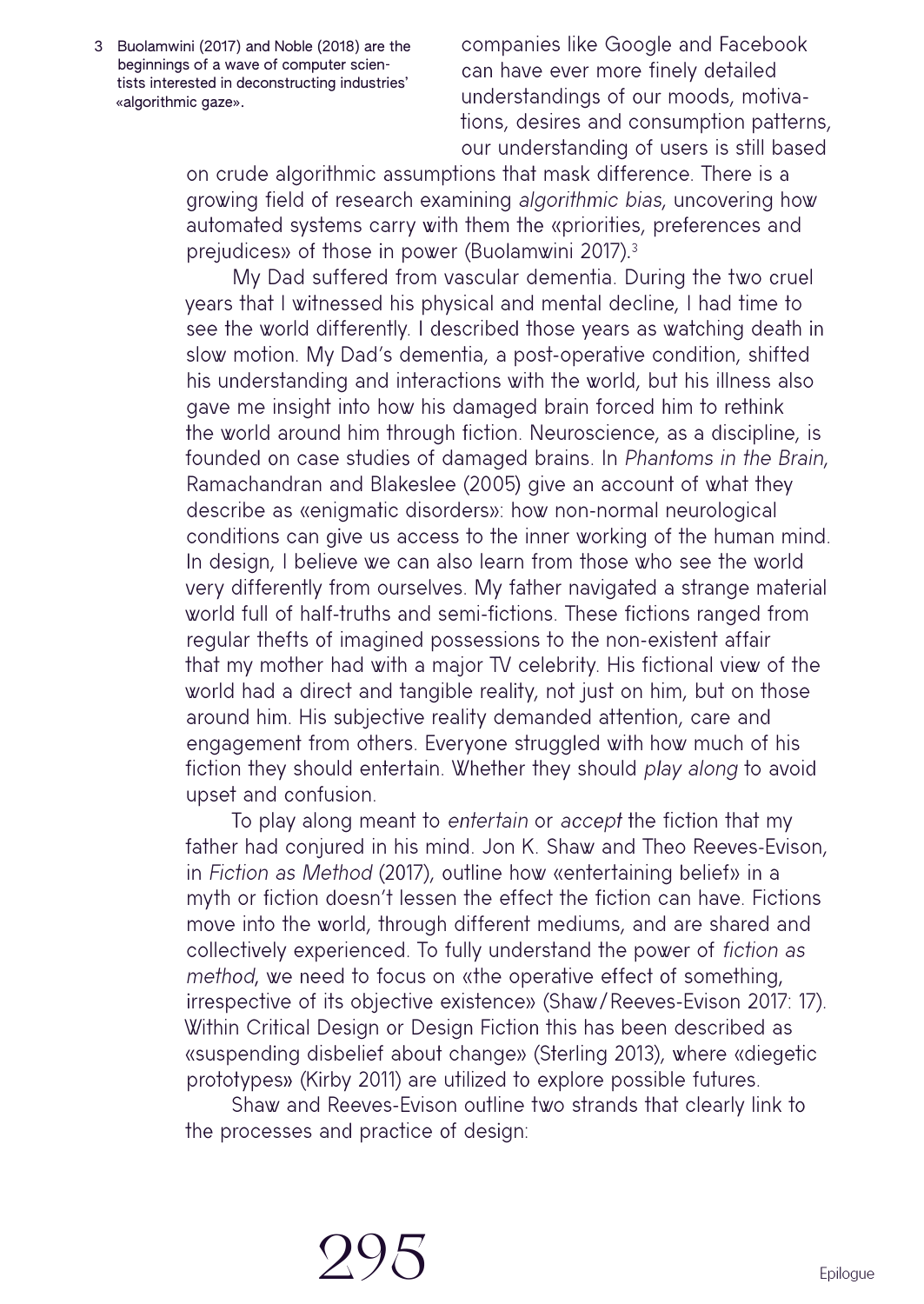- 1. «those that reveal structures and gain agency in the construction of the everyday»;
- 2. «those that are deployed as holes to let in the ‹future› or ‹abstract-outside›» (Shaw/Reeves-Evison 2017: 8).

Over the last decade we have seen a growing body of practice that aims to «make visible» the underlying political and technological infrastructures of everyday life. The work of James Bridle, Trevor Paglen, Tactical Technology and Wes Goatley look to use artistic and creative techniques to uncover the inner workings, aesthetics and ethical complexities of our technological «black boxes» (Latour 1987). Designers often design ways to mask, mediate or translate the inner workings of technical systems to the external world. The level to which designers reveal or conceal system complexity ranges from the most practical decisions to an evolving body of work that aims to provoke, engage and stimulate the popular imagination. Arnall and Martinussen (2010; Arnall 2013) and Tharp and Tharp (2013, 2019) categorize such work as discursive, in that «discursive design engages with the popular cultural imagination, and is concerned with the socio-cultural representations and mediations of technology» (Arnall 2013: 150). Arnall, through Anne Balsamo, sees an opportunity for design, as a material and communicative practice, to shape and form «new narratives, new myths, new rituals, new modes of expression, and new knowledges» (Balsamo 2011: 7).

As designers, we have the power to blur the lines between the real and the fictional; I like to consider this as a process of Hyperstition. Hyperstition, a neologism from the words «hyper» and «superstition», was coined in the 1990s by academics who worked at the Cybernetic Culture Research Unit (CCRU) at the University of Warwick. Hyperstition is a «fiction that makes itself real through time travelling feedback loops: it operates as a future vision thrown back to engineer its own history» (O'Sullivan 2017). CCRU saw reality «to be composed of fictions – consistent semiotic terrains that condition perceptual, affective and behavioural responses» (CCRU 2004). An example of hyperstition within the field of Critical Design is a cautionary tale I like to tell about Auger-Loizeau's Audio Tooth Implant – an upsetting account of how designing fictions and speculations operate in the «real», an unintentional hyperstition that had impacts on the mental health and life of a person I shall refer to as «M».

The Audio Tooth Implant, a seminal piece of Critical Design, was produced in 2001. Jimmy Loizeau is a colleague and good friend of mine, so I have been familiar with the background story and evolution of the project for nearly two decades. The project was developed when Loizeau was a researcher at the Helen Hamlyn Centre for

296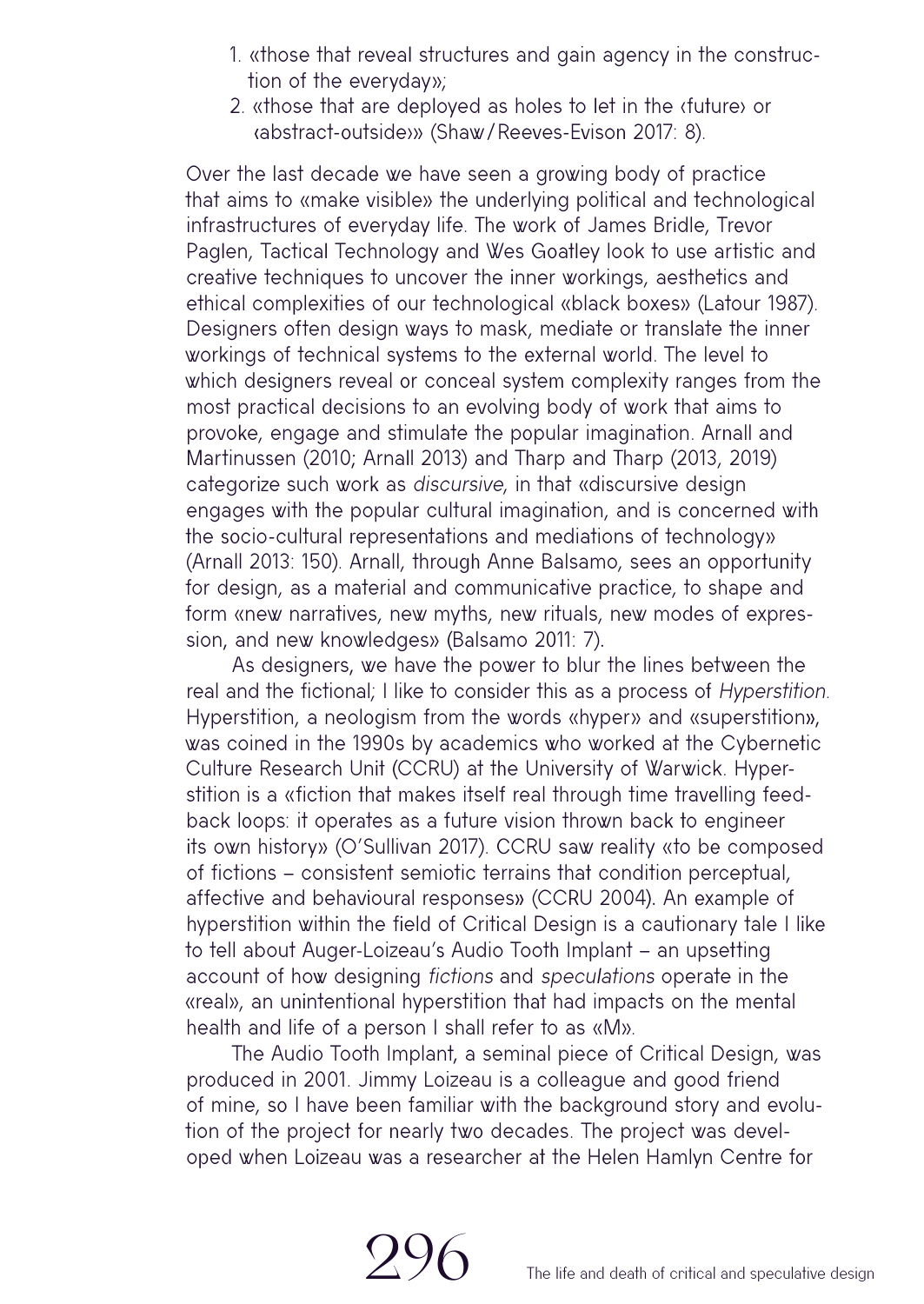Design and James Auger was in the second year of his Masters in Design Products at the RCA. The work was shown at the Science Museum and it took off. The idea was inserted into mainstream media and they loved it. What started as an idea, a speculation on a possible direction for mobile telephony, a fiction that questioned the role of micro-electronic miniaturization and the development of augmented biotechnology, became the invention of the year in Time Magazine in 2002.

Auger-Loizeau receive continual feedback about how this university project, this fiction, became real. They have even been told about it appearing in a pub quiz as a real invention. Loizeau has always been interested in the role of media and popular cultural forms as the site for discussing technological futures; in this case, «the debate» took place in the tabloid media. But as with all design, when inserted into the world, when left to roam free, unintended consequences will always arise. With this project, this happened in the form of a series of text messages Jimmy received 16 years after the project was completed from a person, «M».

Over a period of a month M sent numerous text messages to Jimmy, included threats of grievous bodily harm and visitations to his home. M demanded that Jimmy remove his fictional implant. It became clear that he believed that someone, possibly a government agency, had inserted the Audio Tooth Implant into his jaw. The device had been activated and had enabled someone to interfere and control his thoughts; whispering ideas of murder and violence into his ear, 24 hours a day.

A project that started in the safe space of a university was taken as real and built into the delusional thoughts of someone with severe mental health issues, someone with violent tendencies and a history of violence. This was indeed a speculation that Auger-Loizeau discussed back when they did the project, it was a possible future; one of the dark dystopian futures that they worried about. What they did not realize was that they could facilitate that future with a scale model using bits of an old TV.

Often when we discuss «the real» in design, we miss a more nuanced understanding of the term. It is commonly used to undermine or critique work that doesn't fully fit into our conservative notions of the future. The «real world» is wielded as a weapon to undermine the imagination. «For that's what ‹realism› amounts to: not a representation of the real, but a determination of what is politically possible» (Fisher 2005). However, forms of speculative design will always be real, as are all forms of fiction; they move into our collective imaginations, their affective agency ripples out into the world, changing our consciousness.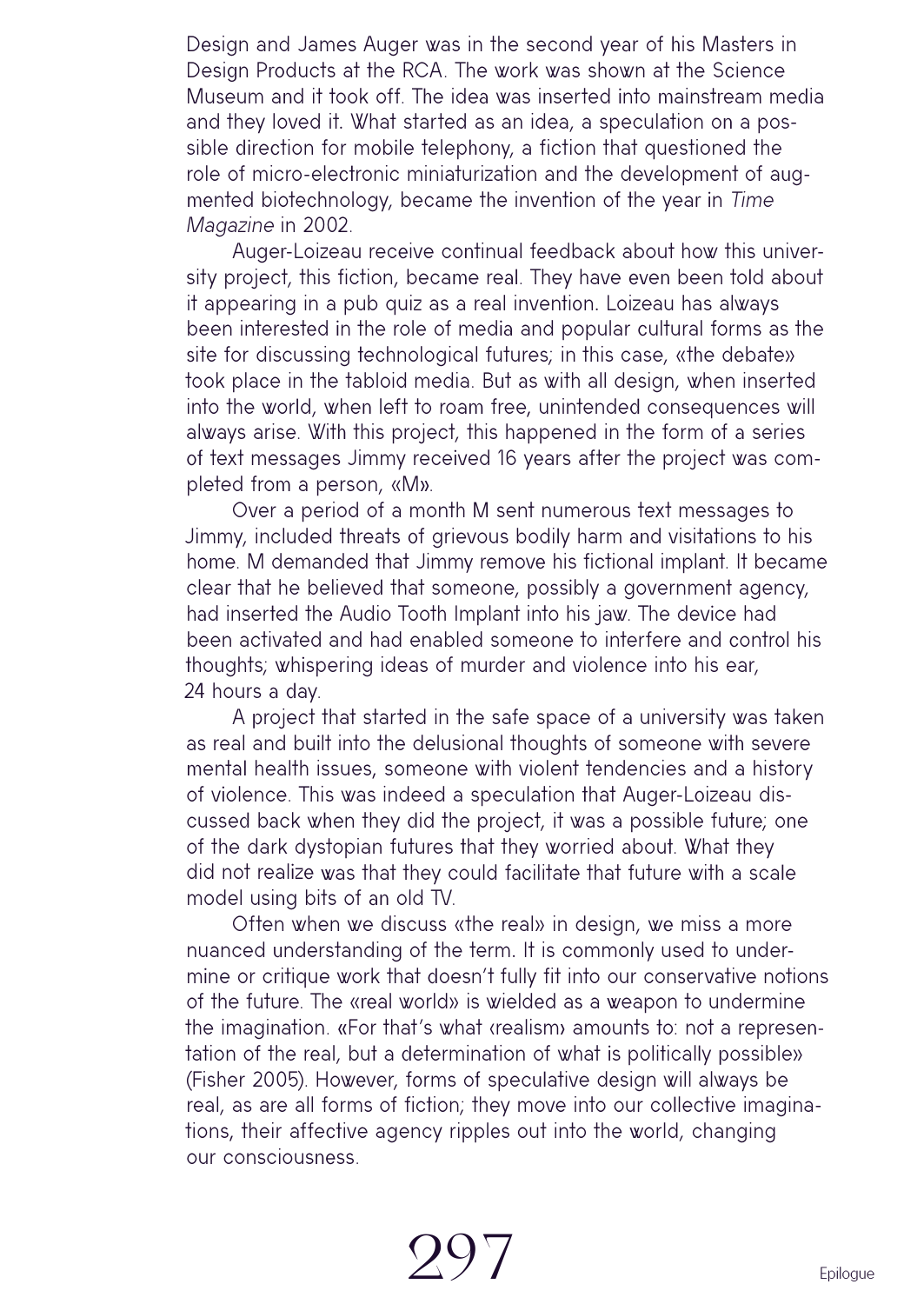The Audio Tooth Implant has been accused of being a scam, a ruse, a con and almost 20 years later it is hard not to consider it as fake news. However, the relationship between news and fiction has always been a complex one. As forms of media they have co-evolved. Lennard Davis (1983) writes about the origins of the novel, tracing it back to the 18th century and the singing of the Newes to avoid slander. This publicly performed, single sheet Newes would commonly intertwine what we know as news with supernatural events and folklore. Catherine Gallager (2007) describes the evolution of the novel between the 18th and 20th centuries as evolving a «protective enclosure», a «free space in which to temporarily indulge imaginative play» (Gallager 2007: 347), allowing readers to invest in ideas with little risk to their daily lives.

In the context of dementia care, environments have been designed to support the fictions that patients experience, indulging them in the space of their imaginations. Hogeweyk Dementia Village in Weesp (NL), pioneered by Yvonne van Amerongen and Jannette Spiering, defined seven different «lifestyles» to accommodate dementia sufferers. These lifestyles were approximations of lives once led; semi-fictional environments aimed to reduce confusion. Each of these architectural fictions – cinematic sets designed to alleviate restless minds – were conceptualized after interviews held with families of dementia sufferers. The results and popularity of Hogeweyk seem to confirm a need to engage with dementia sufferers in a different way; to smooth the discord between their perception of the world and how it appears to «us». Hogeweyk's lifestyles are ordered and vary in category, for example; «Indisch for individuals from Indonesia and with an affinity with the Dutch East Indies ... and Huiselijk for homemakers» (Verderber 2018). Once reality is stripped from the residents, they are connected only through social status, colonialism and capitalist dreams. The «fragments of their material selves» (Ward 2013) are collected together and presented back to them without context or nuance; they are left with the weak signals of fictional lives they never lived. With a «care philosophy centred on reminiscent therapy» (Verderber 2018), Hogeweyk allows its residents to live in a «realunreal world». A space (architecture), programme (service) and practice (interaction) that frames reality through semi-fictions; a collective fiction that produces and formulates the reality of the individual; a diegetic cue that supports real-world interactions; a materialized and performed suspension of disbelief.

How we construct ourselves, our identity, is often through the stories we tell. In The Self as a Centre of Narrative Gravity, Daniel Dennet examines the role of fiction and narrative in the construction of the self. Dennet theorizes that our sense of self is determined by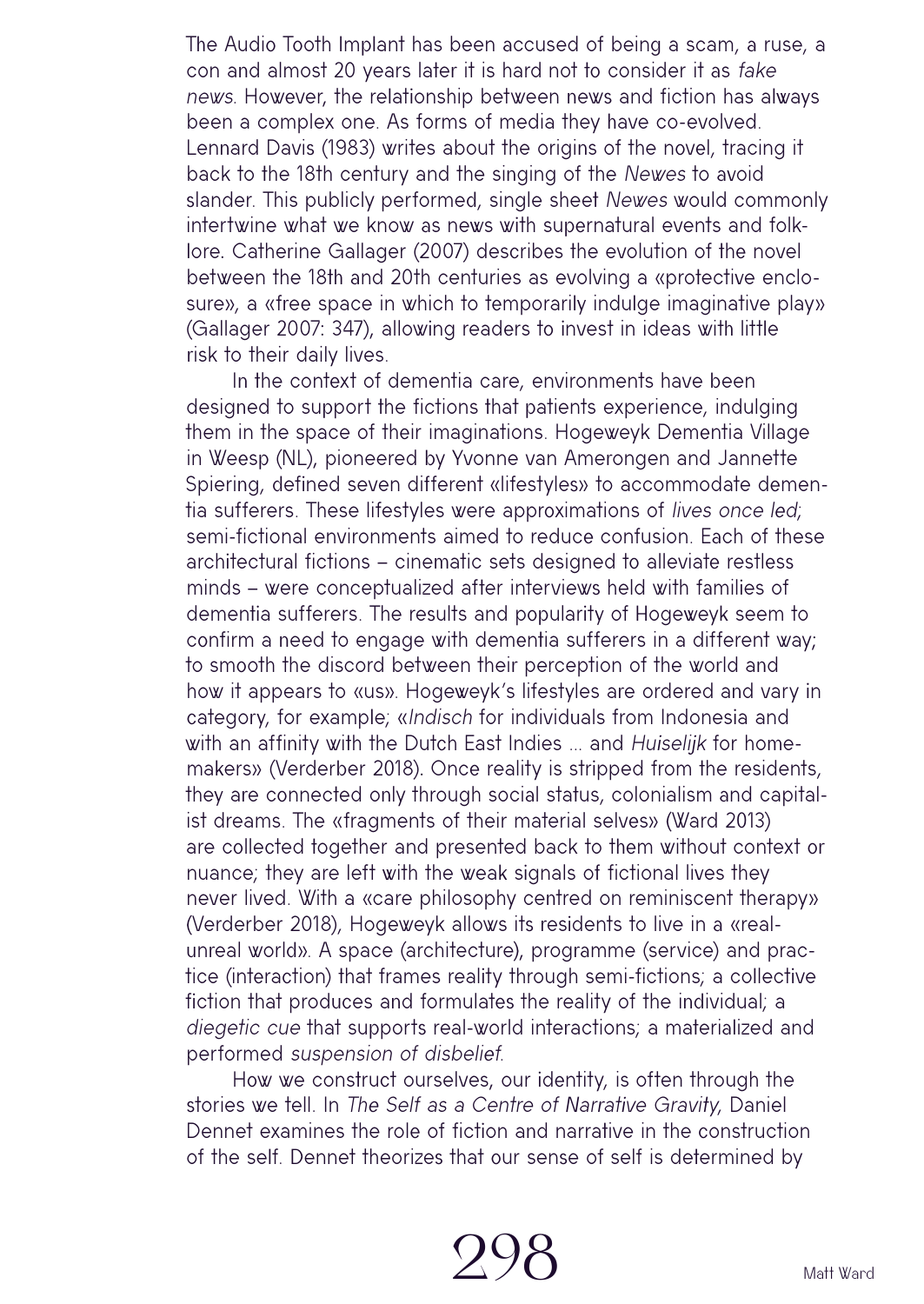continuously updated and rewritten fictions of ourselves and the narratives we tell. He goes on to use «psychological disorders, or surgically created disunities» to examine the robustness of the «gravity centre» of the self:

After all, when a human being's behavioral control system becomes seriously impaired, it can turn out that the best hermeneutical story we can tell about that individual says that there is more than one character «inhabiting» that body. (Dennet 1992: 114)

When my father's dementia worsened, his centre of narrative gravity was knocked off alignment. The shifted centre was compensated by those around him, his fictions became ours and we remade our reality according to his stories. We became characters inhabiting his ageing body and his fractured mind. There are times when reality and truth become less settled, when they become «an array of possibilities – similar to the idea of parallel universes, but with all those parallel universes in one universe» (García 2017: 172). The last months with my father was like living in a parallel universe, an embodied experience of someone else's fictional self.

Post-self (TOM WAGSTAFF 1995–2016)

Tom Wagstaff was my student until he died in May 2016. In the preparation for his final exam, he took his own life. Tom brought a wonderful energy to the studio; he had a strong network of friends, was loved by everyone and was a force for good in a tight-knit community. He was a talented designer and thinker, excelling at his work throughout his degree. His death brought shock and a collective mourning that I had never before experienced. Tom's death shook our community to the core. In the years since his death the department has struggled to «make sense» of the loss.

Over the last ten years, I have witnessed a changing role in how design education and culture values and assigns agency to the individual. Much of design culture still celebrates the auteur; the bold, creative genius. The individual who makes waves in the design world – getting headlines, demonstrating their unique creativity and talent. These forms of hero narrative are deeply engrained in both academia and design culture; however, times are changing. The celebrity designer (usually male, white, straight and cis-gendered), with their life goal to help society or single-handedly change the world (or at least save us from poor taste, ugly PCs and weakly sucking vacuum cleaners), is a fallacy. Design has always been a team sport; however, the teams have always been exclusive. As a practice, design sits at a relational intersection between many other forms of knowledge,

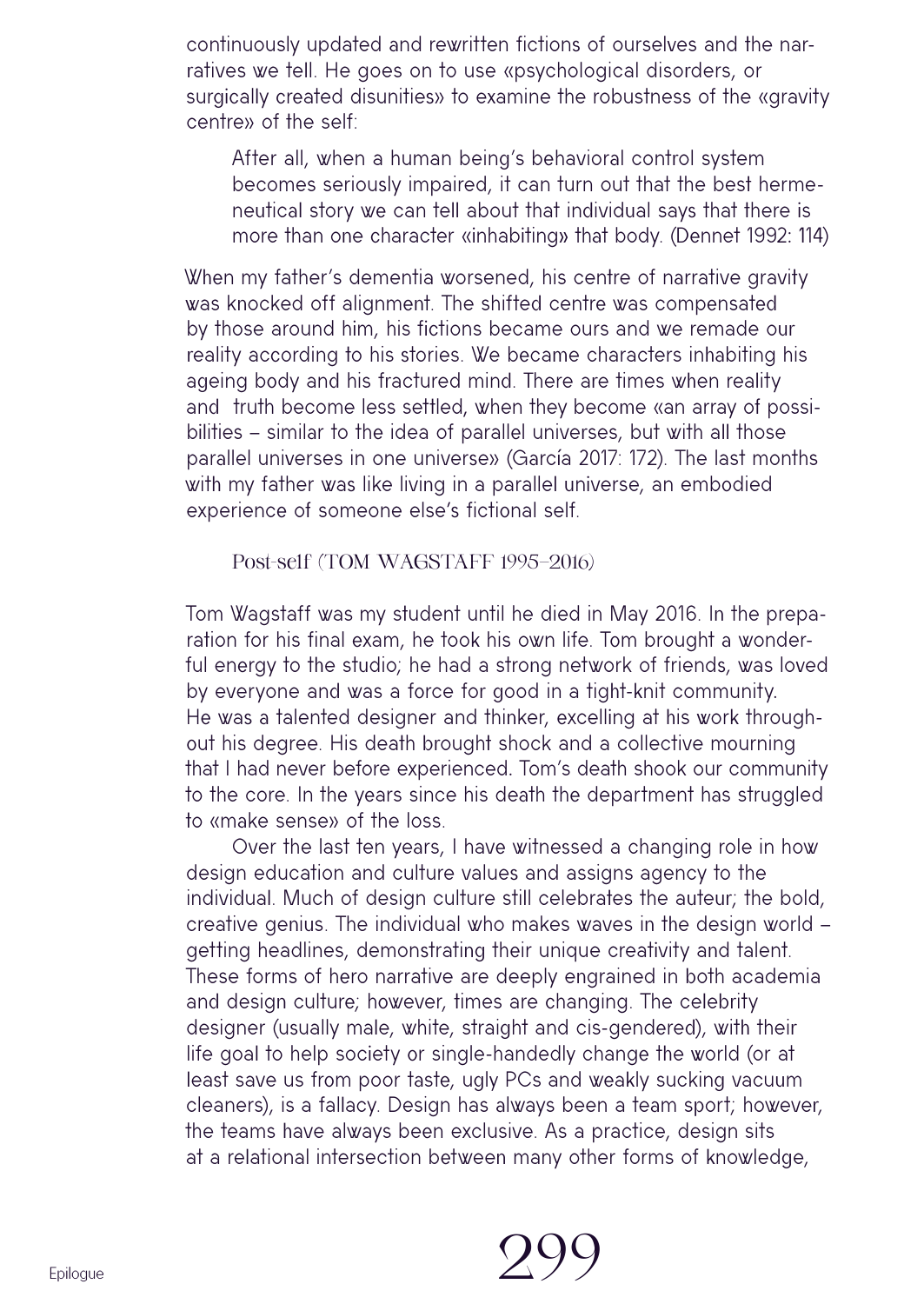transforming ideology into material form. However, it has failed to open its cultural practice to underrepresented, disenfranchised

voices, so we must demand a process of decolonization and queering to find the true space of representational intersectionality. To do this we must foster caring, safe and welcoming communities, where ideas and values are collectively shared and individual identities are fostered through socio-political diversity. This has been our aim at Goldsmiths over the last two decades: a shared process, practice and philosophy of design, a «community of practice» (Lave/Wenger 1991) aimed at addressing complex socio-cultural problems.

Our4 relationship with Tom and his relationship with his peers was constructed in and through «the studio». The studio is an essential place of learning for many designers, a «site of synthesis» (Michael / Wilkie 2016) where a «heterogeneous» set of ideas, skills, relationships, materials, knowledge, emotions and politics are combined in and through the bodies of our students. These sites of pedagogic transformation have been under-examined within the field of design education. Although studio culture has been described as the «hidden curriculum» (Dutton et al. 2002: 4), an informal set of practices, expectations and pressures that influence how students learn, design, behave and perform, little has been done to understand how design educators set up the right conditions for a creative and supportive environment.

Mike Michael, in the «Afterword» of Studio Studies: Operations, Topologies and Displacements, believes that members of a design studio «are likely to operate with ‹similar models of the social›» and asks «how are these ‹models› derived?» (Michael 2016: 214). Although Michael's proposition may be true within the professional realm, where the commercial practices of recruitment produce a more uniform set of world views (or prejudices), I believe that the educational design studio contains a more diverse set of «social models» and, more importantly, needs to maintain difference in order to produce a more open future for design.

In Situated Learning Theory, the concept of «communities of practice» highlights the importance of the context of learning, seeing learning as a relational activity situated in a place with a specific group of people. Different to cognitivist theories of learning, Lave and Wenger describe knowledge as «provisional, mediated and socially constructed» (Handley et al. 2006), where practices have a limited and ambiguous form – communities of shared interest aiming to achieve a mutual, recognized goal. However, Handley highlights some key problems with Lave and Wenger's initial conceptualization of communities of practice, including the lack of emphasis placed on identity construction and conflict.

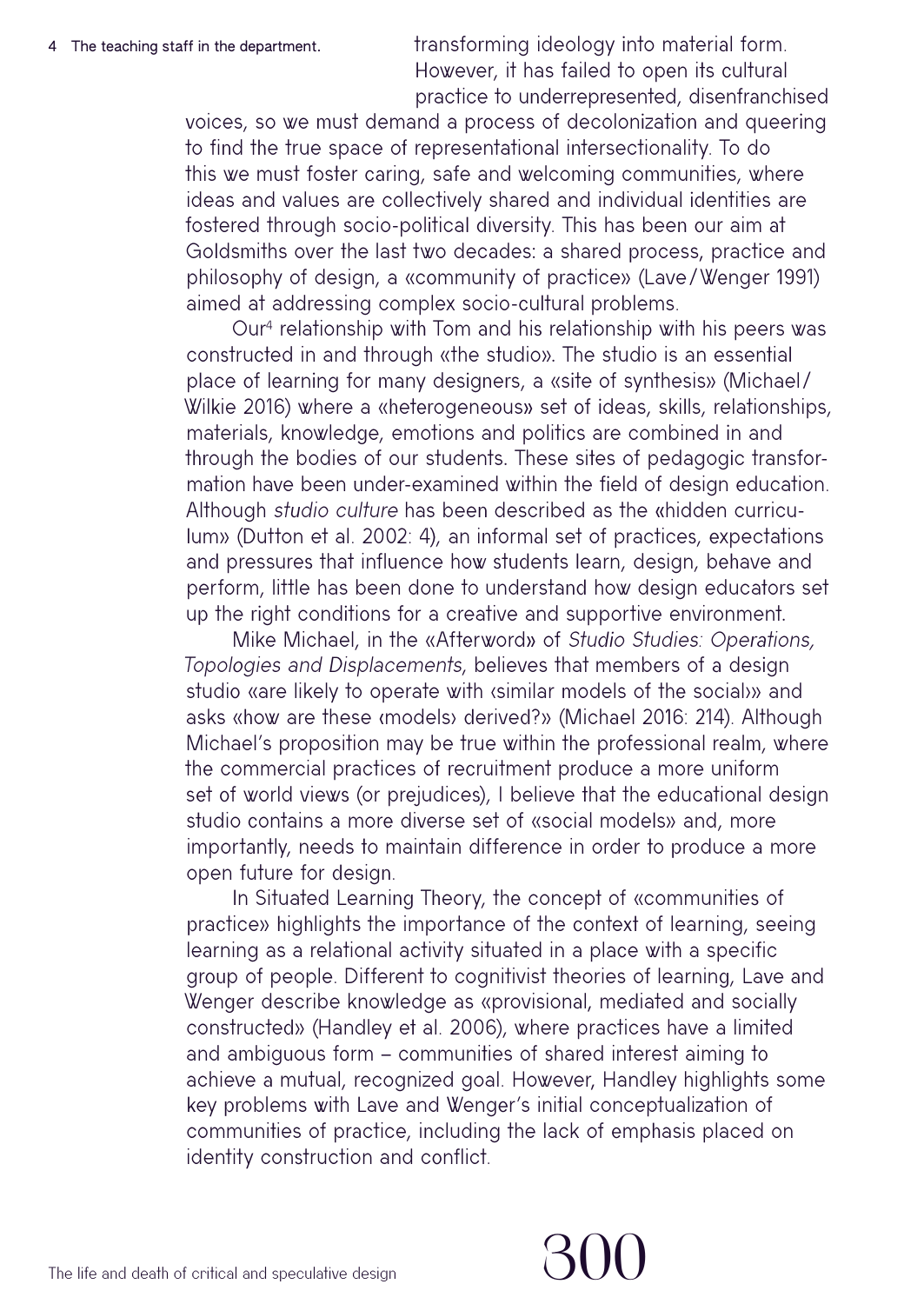It is at the intersection between the studio as a site of heterogeneous synthesis (Michael/Wilkie 2016) and as a learning «community of practice» that I feel work needs to be done. By looking at the layered complexity of how student designers navigate social and relational dynamics whilst also trying to understand themselves as individuals and professionals; how they learn to engage with users, materials and social contexts, whilst trying to locate themselves in the future roles of an industry that is ever moving and ethically complex to navigate. It is essential for educators to understand and embrace how the studio is a site of projection, proposal and possibility, whilst also being a site of vulnerability and fragility.

Tom's energy and presence in the studio still haunts me. As educators we strive to produce environments that are supportive and open, but with this form of care comes an investment and responsibility that is difficult to shoulder when we lose one of our own. I hope that the spirit of generosity that Tom brought to Goldsmiths will remain, pushing us all to make the environment pregnant with hope, laughter and possibility.

Post-capital (MARK FISHER, 1968–2017)

I had been a fan of Mark's work for over a decade, through his writing on k-punk, when he made the move to the Visual Cultures department at Goldsmiths. I was a bit star-struck, but was lucky enough to get to know him. It was his care, a form of labour that aims to support creative communities, that brings Mark into this chapter. He was described by a mutual friend as having that unique energy so that he could enthuse ideas into existence. Mark took his own life in January 2017.

Mark brought a different quality to the culture of Goldsmiths, but also the culture of intellectual life around the globe. He was active, generative and engaging. He had the desire to produce something new in the face of the «slow cancellation of the future» (Berardi 2011: 18). In his memorial lecture, Kodwo Eshun described Mark as producing «[a]n interpretative community that gathers itself, that comes into existence, in and through the participation and the metabolisation of the possibility spaces opened by concepts, that are charged by beliefs» (Eshun 2018).

During the late 1990s it seemed that the internet would transform democratic engagement; however, it is now evident that it may be the mechanism of our downfall. In trying to think through alternatives (political and ecological), it often comes back to tangible changes in our material and social lives. Critical Design emerged at a particular time when it still felt like there was an alternative. Where the dominant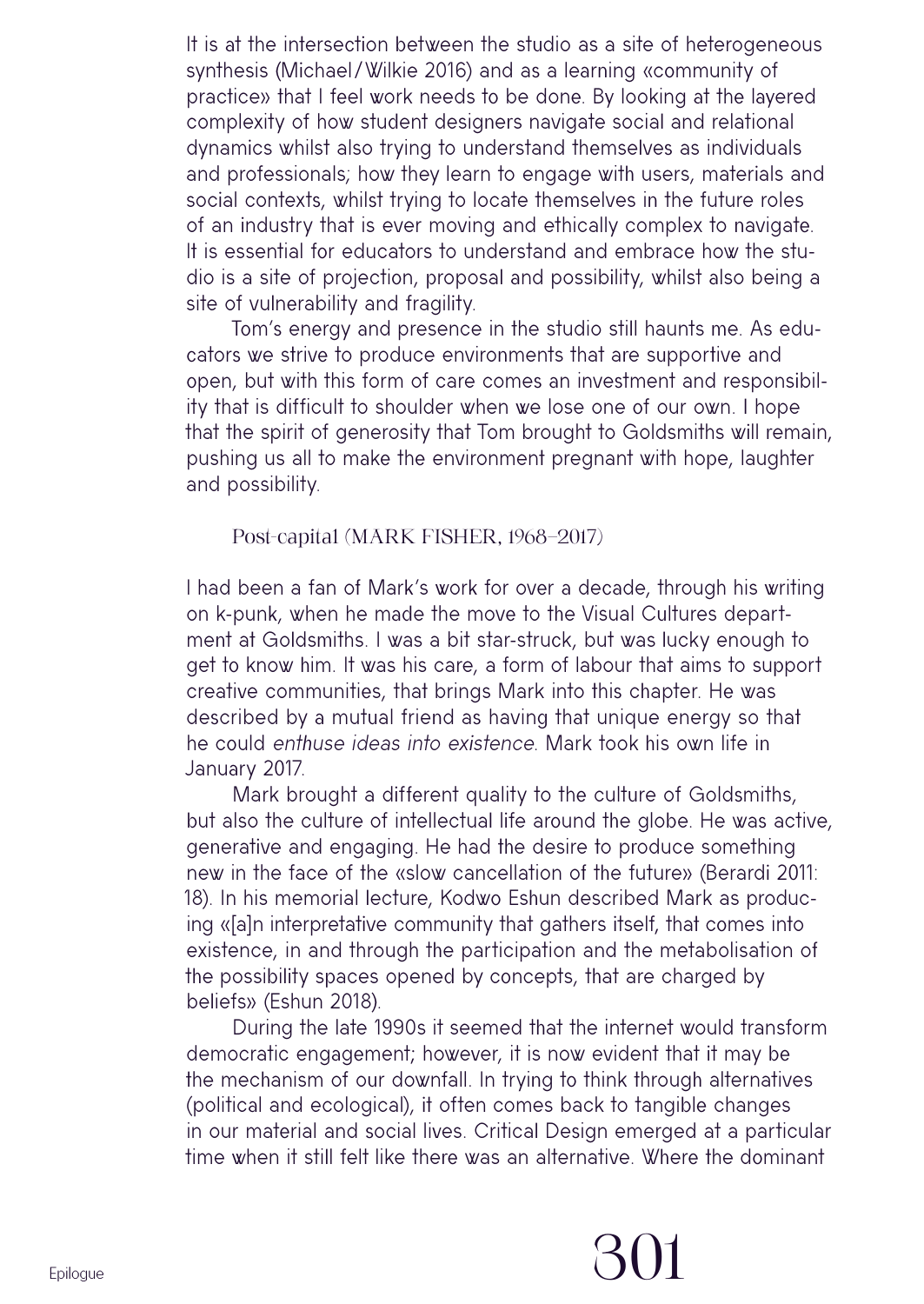political and economic realities of technological culture were still open to different futures. By redesigning and rethinking our relationship to matter, whether through the reconfiguration of our domestic relationships or the redesign of our economic exchange system, we need to imagine through the visualization of material possibility.

Our current instantiation of speculative design came from a context of resisting the normative forces of design education (Ward 2013). In the early 2000s Critical and Speculative Design built up a head of steam; practitioners found new ways to communicate, disseminate and articulate the value of design beyond the inherent instrumental link to capitalism. But as with all resistances, as Marcuse highlights, eventually radical forms of expression become co-opted into the dominant system – in this case, a system of capitalist production where future speculation (visions of alternatives) become commodified, packaged, sold in the guise of entertainment, art or research. Conferences are run, books are written, PhDs are completed on the work that hope to find a different way of thinking about technology. Critical Design was the birth of many academic monsters, dozens of PhDs and peer-reviewed papers at conferences, where eager academics, climbing that slippery pole of academic promotion, state their claims, critiques and problems with this momentary, temporal resistance.

Critique, or more specifically the point of critical theory, is an attempt to resist the hegemonic forces of capitalism. In its purest form its goal is to liberate us; to find new alternatives to social and economic arrangements. The great refusal. Although many criticisms have been directed towards Critical Design, or more specifically that small group of practitioners coming from the RCA in the late 1990s and early 2000s, I think there was a deep desire to shift our culture away from normative futures.

In Mark's final writing, the introduction of his unfinished book «Acid Communism», he looks to expose capitalism's masking and blocking of «common wealth». In order to discover a new reality, one where the «red plenty» would run free (Fisher /Ambrose 2018). He returns to the psychedelic subcultures of the 1960s and 1970s. Although not interested in the use of psychedelic chemicals, but rather in «Acid» as an aesthetic approach, his final work looks for hope in finding alternative subjectivities, new realisms and an elevated collective consciousness. In Capitalist Realism he states:

Emancipatory politics must always destroy the appearance of a «natural order», must reveal what is presented as necessary and inevitable to be a mere contingency, just as it must make what was previously deemed to be impossible seem attainable. (Fisher 2009: 17)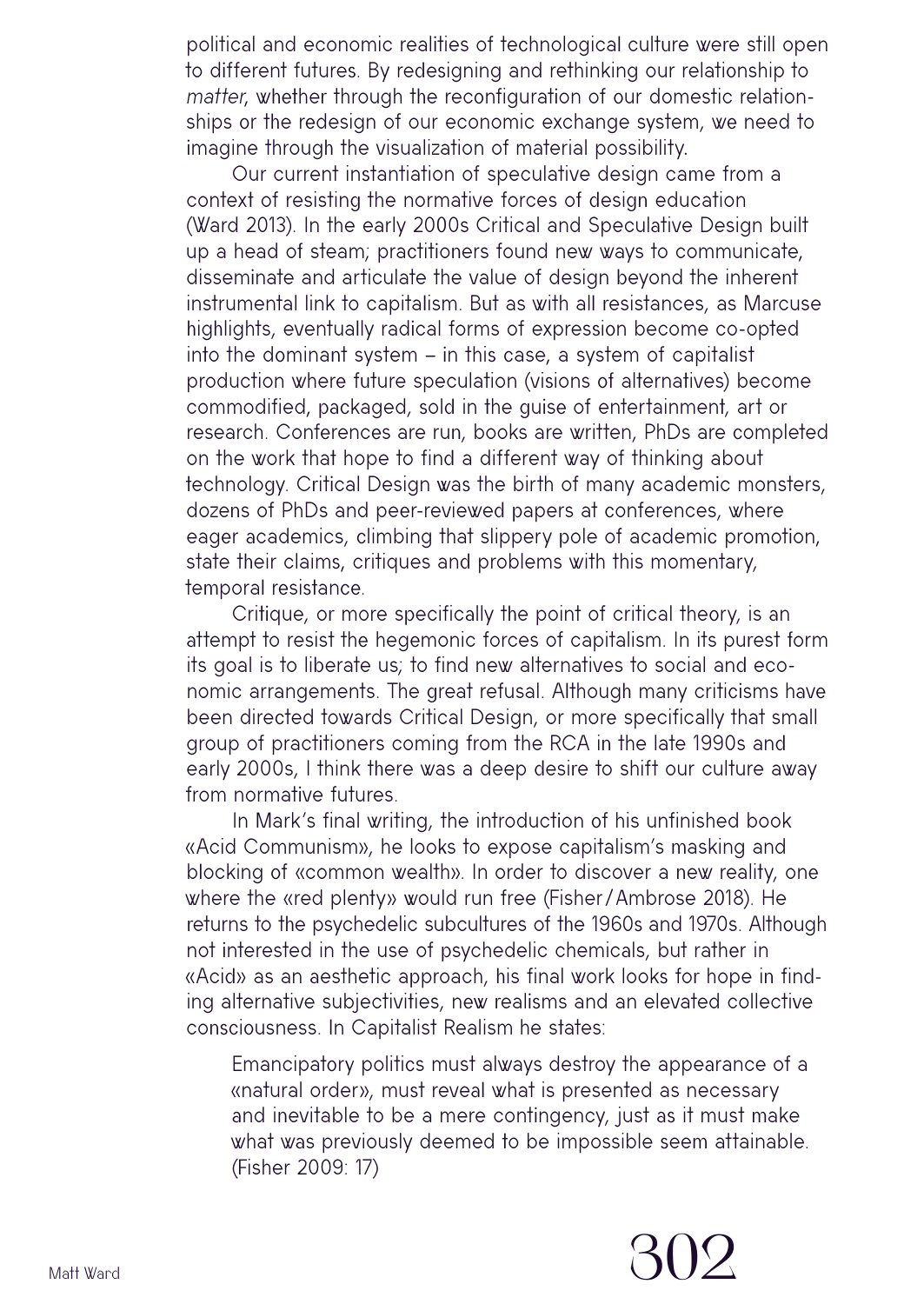I feel that design has the tools and mechanisms to expose the fractures in our current social and economic systems; to show new desires and new possibilities. At the heart of this chapter was my desire to promote and produce new educational trajectories that support the creation of different futures – futures beyond the impossible barrier of capitalist realism.

### Conclusion

By placing myself and my experiences with loss and mourning at the visible centre of this work, I aimed to uncover the «meshworks» (Ingold 2010: 10) of affective experience that pointed to-wards a different future for design education. As I reach the end of the chapter, I realize a key idea runs through each section: the urgent need to find a balance between individual and collective narratives; how the co-authorship of our myths and fictions open up collective possible potential futures.

With the despair and sorrow that came with loss, a sense of hope and potential emerged – a different way for me to think about my practice. Nic Hughes spent much of his time thinking about how philosophical and theological narratives of creation can empower collective experience. His spirit of vital materialism and expanded notions of disciplinarity continue to inspire me to push the boundaries of what is desirable to be designable. My father, Tony Ward, used fiction as a way to understand, engage and play with those around him. He sometimes used stories as a way to impose power or force social cohesion, but he also helped me understand that the narratives that drive our identity construction are local, subjective and contingent. As designers, we need to develop a form of deep listening, giving space to the subjective realities of the people we do not understand. The tragic loss of Tom Wagstaff has made me rethink the narratives and structures of how we support young designers in the studio context, finding new tactics to support their emergent identities in our complex, sometimes brutal world. And finally, Mark Fisher enabled me to think about how the limits of our imagination are laid down by the structural imperatives of late capitalism, how the mechanisms of neoliberalism resist and restrict our collective imaginations. But above all, in order to resist and find new realities, we need hope and optimism to shift us away from the individualization of contemporary life, to where endless generosity enthuses new realities into existence.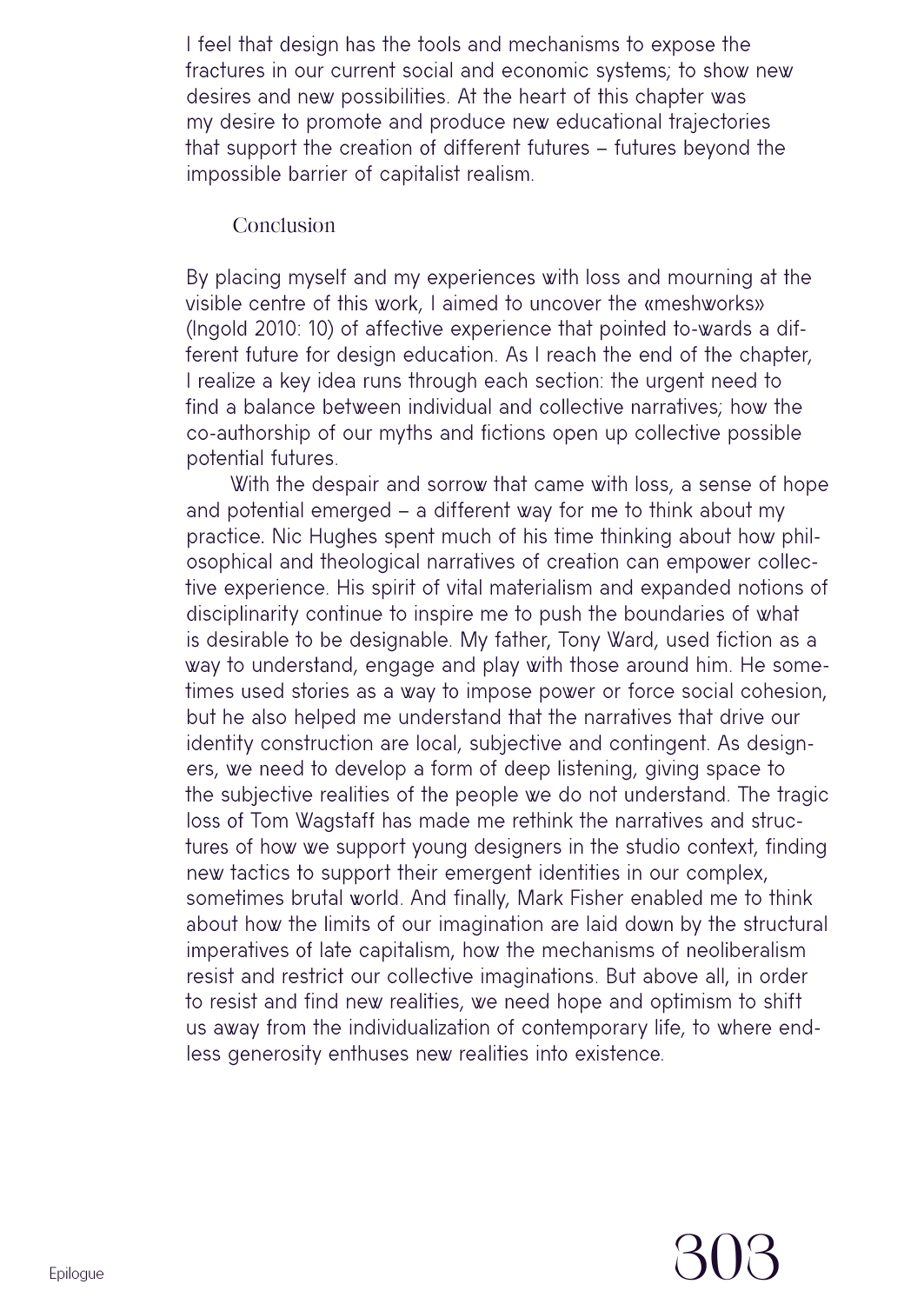Arnall, Timo (2013): «Making Visible: Mediating the Material of Emerging Technology.» PhD thesis, Arkitektur-og designhøgskolen i Oslo.

Arnall, Timo/Martinussen, Einar (2010): «Depth of Field: Discursive Design Research through Film.» FORMakademisk 3/1, pp. 100–122.

- Balsamo, Anne (2011): Designing Culture: The Technological Imagination at Work, Durham, NC/London: Duke University Press.
- Bennett, Jane (2010): Vibrant Matter: A Political Ecology of Things, London: Duke University Press.
- Berardi, Franco (2011): After the Future, Edinburgh: AK Press.
- Boelen, Jan/Botha, Nadine/Sacchetti, Vera (2018): Design as Learning: A School of Schools Reader, Amsterdam: Valiz.
- Buolamwini, Joy (2017): «Gender Shades: Intersectional Phenotypic and Demographic Evaluation of Face Datasets and Gender Classifiers.» MIT Master's Thesis, [https://dam-prod.media.mit.edu/x/2018/02/05/](https://dam-prod.media.mit.edu/x/2018/02/05/buolamwini-ms-17_WtMjoGY.pdf) [buolamwini-ms-17\\_WtMjoGY.pdf.](https://dam-prod.media.mit.edu/x/2018/02/05/buolamwini-ms-17_WtMjoGY.pdf)
- CCRU (2004): «Lemurian Time War.» In: Davis Schneiderman/Philip Walsh (eds.), Retaking the Universe: William S. Burroughs in the Age of Globalization, London/Sterling, VA: Pluto Press, pp. 274–291.
- Coole, Diana/Frost, Samantha (2010): New Materialisms: Ontology, Agency and Politics, Durham, NC/London: Duke University Press.

Davis, Lennard J. (1983): Factual Fictions: The Origins of the English Novel, Philadelphia, PA: University of Pennsylvania Press.

Dennet, Daniel C. (1992): «The Self as a Center of Narrative Gravity.» In: Frank S. Kessel /Pamela M. Cole/Dale L. Johnson (eds.), Self and Consciousness: Multiple Perspectives, Hillsdale, NJ: Erlbaum, pp. 103-115.

- Dolphijn, Rick/van der Tuin, Iris (2012): New Materialism: Interviews & Cartographies, Ann Arbor, MI: Open Humanities Press.
- Dutton, Thomas A. / Koch, Aaron / Schwennsen, Katherine / Smith, Deanna (2002): «The Redesign of Studio Culture: A Report of the AIAS Studio Culture Task Force.» AIAS Studio Culture Task Force, American Institute of Architecture Students.
- Ellis, Carolyn (1997): «Evocative Autoethnography: Writing Emotionally about Our Lives.» In: William G. Tierney/ Yvonna S. Lincoln (eds.), Representation and the Text: Re-framing the Narrative Voice, Albany, NY: SUNY Press, pp. 116–139.

Eshun, Kodwo (2018): Mark Fisher Memorial Lecture, <https://www.youtube.com/watch?v=ufznupiVCLs>.

- Fisher, Mark (2005): «October 6, 1979: Capitalism and Bipolar Disorder.» Blogpost, [http://k-punk.abstractdy](http://k-punk.abstractdynamics.org/archives/005660.html)  [namics.org/archives/005660.html.](http://k-punk.abstractdynamics.org/archives/005660.html)
- Fisher, Mark (2009): Capitalist Realism: Is There No Alternative?, Winchester: Zero Books.
- Fisher, Mark/Ambrose, Darren (2018): k-punk: The Collected and Unpublished Writings of Mark Fisher (2004–2016), London: Repeater Books.
- Gallagher, Catherine (2007): «The Rise of Fictionality.» In: Franco Morretti (ed.), The Novel, Volume 1: History, Geography, and Culture, Princeton, NJ: Princeton University Press, pp. 336–363.
- García, Dora (2017): «To Protect Us From the Truth.» In: Theo Reeves-Evison/ Jon K. Shaw (eds.), Fiction as Method, Berlin: Sternberg, pp. 171–192.
- Handley, Karen/Sturdy, Andrew/Fincham, Robin/Clark, Timothy (2006): «Within and beyond Communities of Practice: Making Sense of Learning through Participation, Identity and Practice.» Journal of Management Studies 43/3, pp. 641–653.

304

### References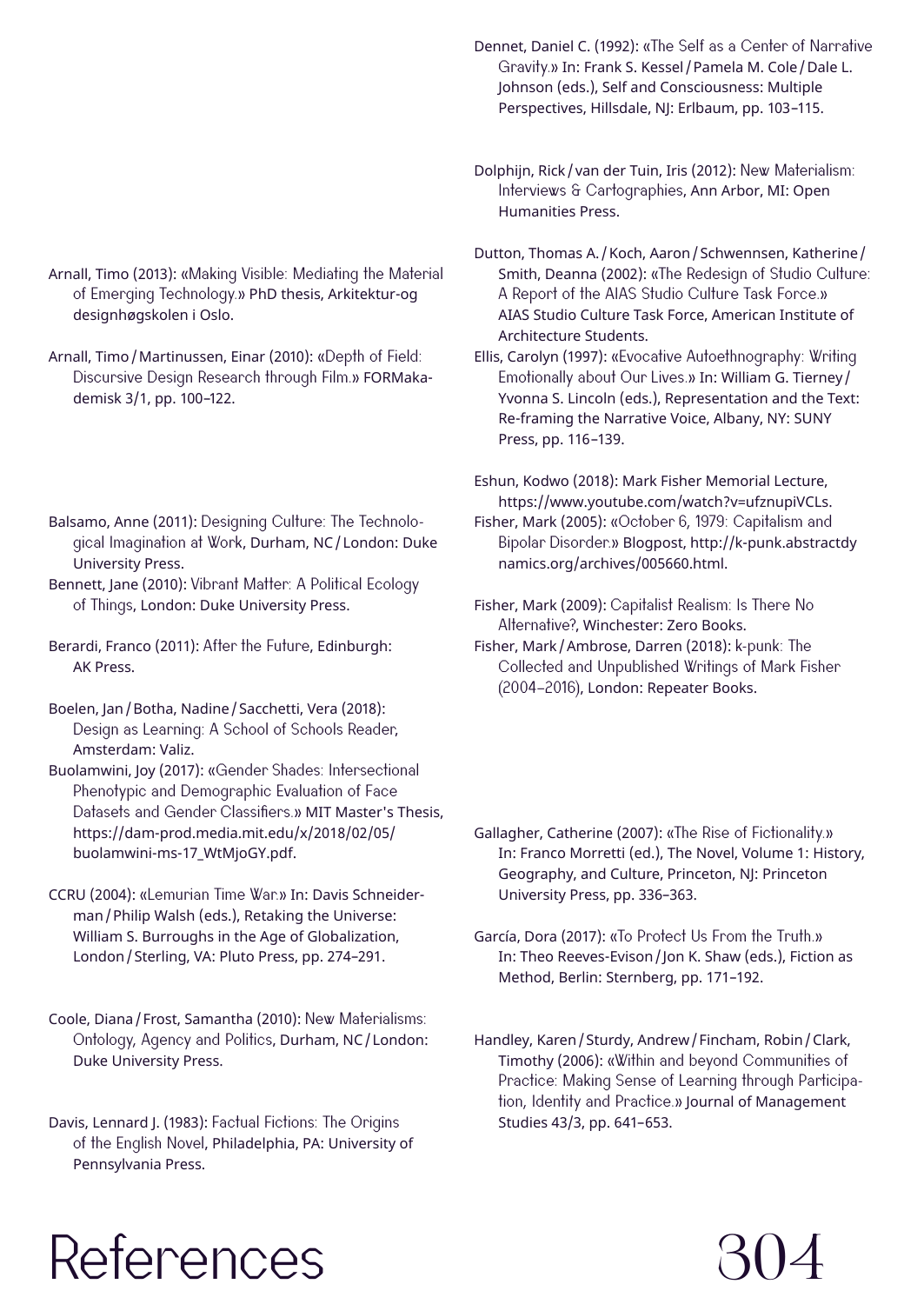Haraway, Donna (1988): «Situated Knowledges: The Science Question in Feminism and the Privilege of Partial Perspective.» Feminist Studies 14/3, pp. 575–599.

Hicks, Dan (2010): «The Material-Cultural Turn: Event and Effect.» In: Dan Hicks / Mary C. Beaudry (eds.), The Oxford Handbook of Material Culture Studies, Oxford: Oxford University Press, pp. 25–98.

Hughes, Nic (2012): «Cancer.» Blog post from June 18, 2012,<https://hauntedgeographies.typepad.com>. Ingold, Tim (2010): «Bringing Things to Life: Creative Entanglements in a World of Materials.» NCRM Working Paper Series. ESRC National Centre for Research Methods, [http://eprints.ncrm.ac.uk/1306/1/0510\\_crea](http://eprints.ncrm.ac.uk/1306/1/0510_creative_entanglements.pdf)  [tive\\_entanglements.pdf](http://eprints.ncrm.ac.uk/1306/1/0510_creative_entanglements.pdf).

Kirby, David A. (2011): Lab Coats in Hollywood: Science, Scientists, and Cinema, Cambridge, MA: MIT Press. Latour, Bruno (1987): Science in Action, Milton Keynes: Open University Press.

Lave, Jean/Wenger, Etienne (1991): Situated Learning: Legitimate Peripheral Participation, Cambridge: Cambridge University Press.

Michael, Mike (2016): «Afterword – Studio Studies: Scenarios, Supplements, Scope.» In: Ignacio Farías / Alex Wilkie (eds.), Studio Studies: Operations, Topologies and Displacements, London: Routledge, pp. 208–217.

Michael, Mike/Wilkie, Alex (2016): «The Design Studio as a Centre of Synthesis.» In: Ignacio Farías /Alex Wilkie (eds.), Studio Studies: Operations, Topologies and Displacements, London: Routledge, pp. 25–39. Marcuse, Herbert ([1964] 1991): One Dimensional Man,

Boston, MA: Beacon Press.

Mol, Annemarie (2002): The Body Multiple: Ontology in Medical Practice, Durham, NC: Duke University Press. Noble, Safiya Umoja (2018): Algorithms of Oppression: How Search Engines Reinforce Racism, New York: NYU Press.

O'Sullivan, Simon D. (2017): «Accelerationism, Hyperstition and Myth-Science.» Cyclops Journal (2), pp. 11–44.

Ramachandran, V. S. / Blakeslee, Sandra (2005): Phantoms in the Brain: Probing the Mysteries of the Human Mind, London: Harper Perennial.

Shaw, Jon K. /Reeves-Evison, Theo (eds.) (2017): Fiction as Method, Berlin: Sternberg.

Sterling, Bruce (2013): «Patently Untrue: Fleshy Defibrillators and Synchronised Baseball Are Changing the Future.» Wired, [https://www.wired.co.uk/article/](https://www.wired.co.uk/article/patently-untrue) [patently-untrue](https://www.wired.co.uk/article/patently-untrue).

Tharp, Bruce M. /Tharp, Stephanie M. (2013): «Discursive Design Basics: Mode and Audience.» Nordic Design Research Conference, Copenhagen-Malmö.

Tharp, Bruce M. /Tharp, Stephanie M. (2019): Discursive Design: Critical, Speculative and Alternative Things, Cambridge, MA: MIT Press.

Verderber, Stephen (2018): Innovations in Behavioural Health Architecture, Abingdon/New York: Routledge.

Ward, Matt (2013): «Fragments of My Material Self: Identity Loss in the Time of Mass Consumption.» Medium, [https://medium.com/this-happened-to-me/](https://medium.com/this-happened-to-me/fragments-of-my-material-self-519cce80d8b6) [fragments-of-my-material-self-519cce80d8b6.](https://medium.com/this-happened-to-me/fragments-of-my-material-self-519cce80d8b6)

Wilkie, Alex (2010): «User Assemblages in Design: An Ethnographic Study.» PhD thesis, Goldsmiths, University of London.

## 305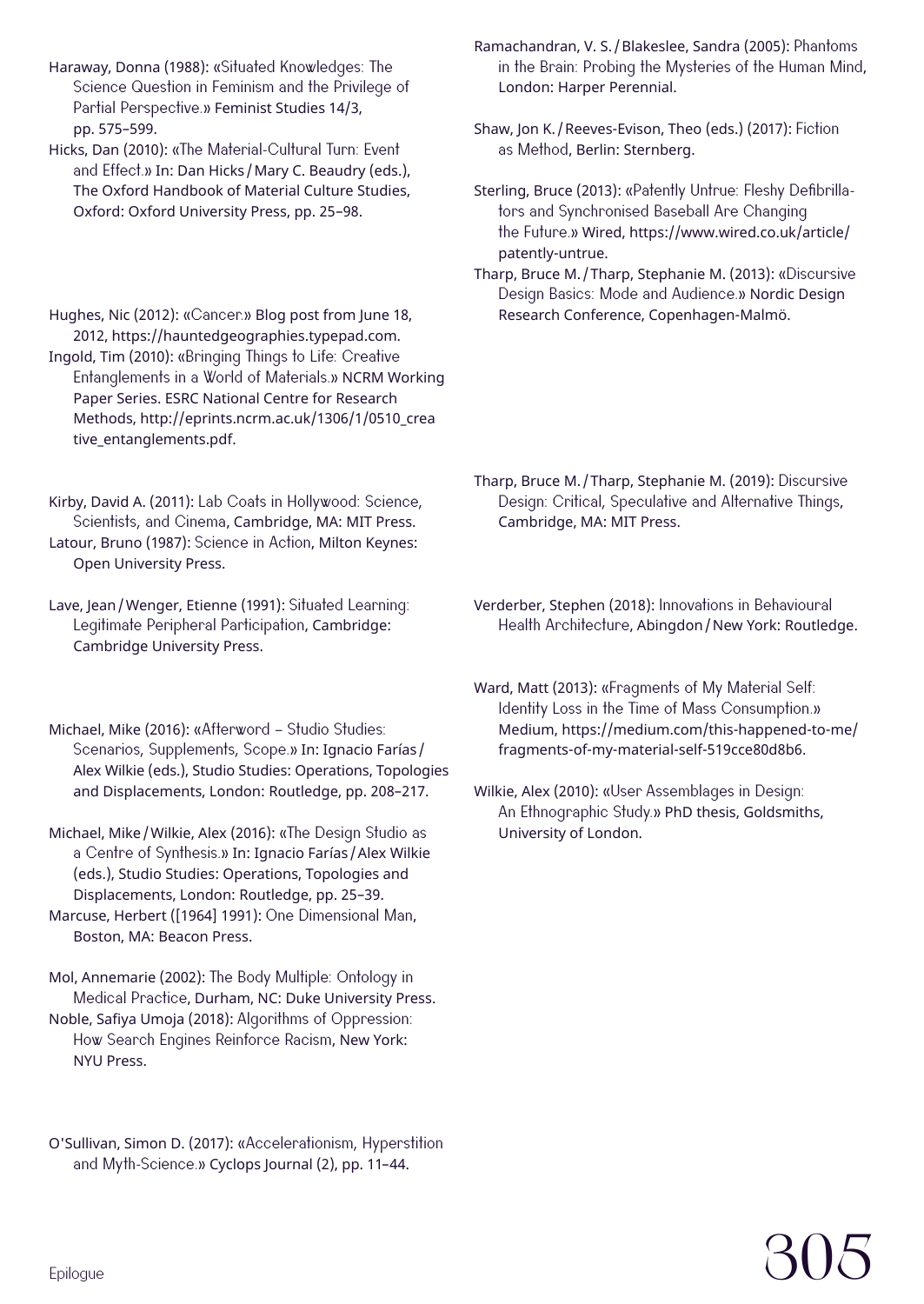**Editors** 

Claudia Mareis, Moritz Greiner-Petter, Michael Renner

Research and Coordination Support Meike Hardt

Design

Meike Hardt, Marius Förster (operative.space)

Script Programming Jef Van den broeck

Translations Adam Blauhut, James Gussen

Copy-editing Joan Dale Lace

Printing oeding print GmbH

Paper

Enviro Top,  $100$  g/m<sup>2</sup> Gmund Colors Matt, 300 g/m2

Imprint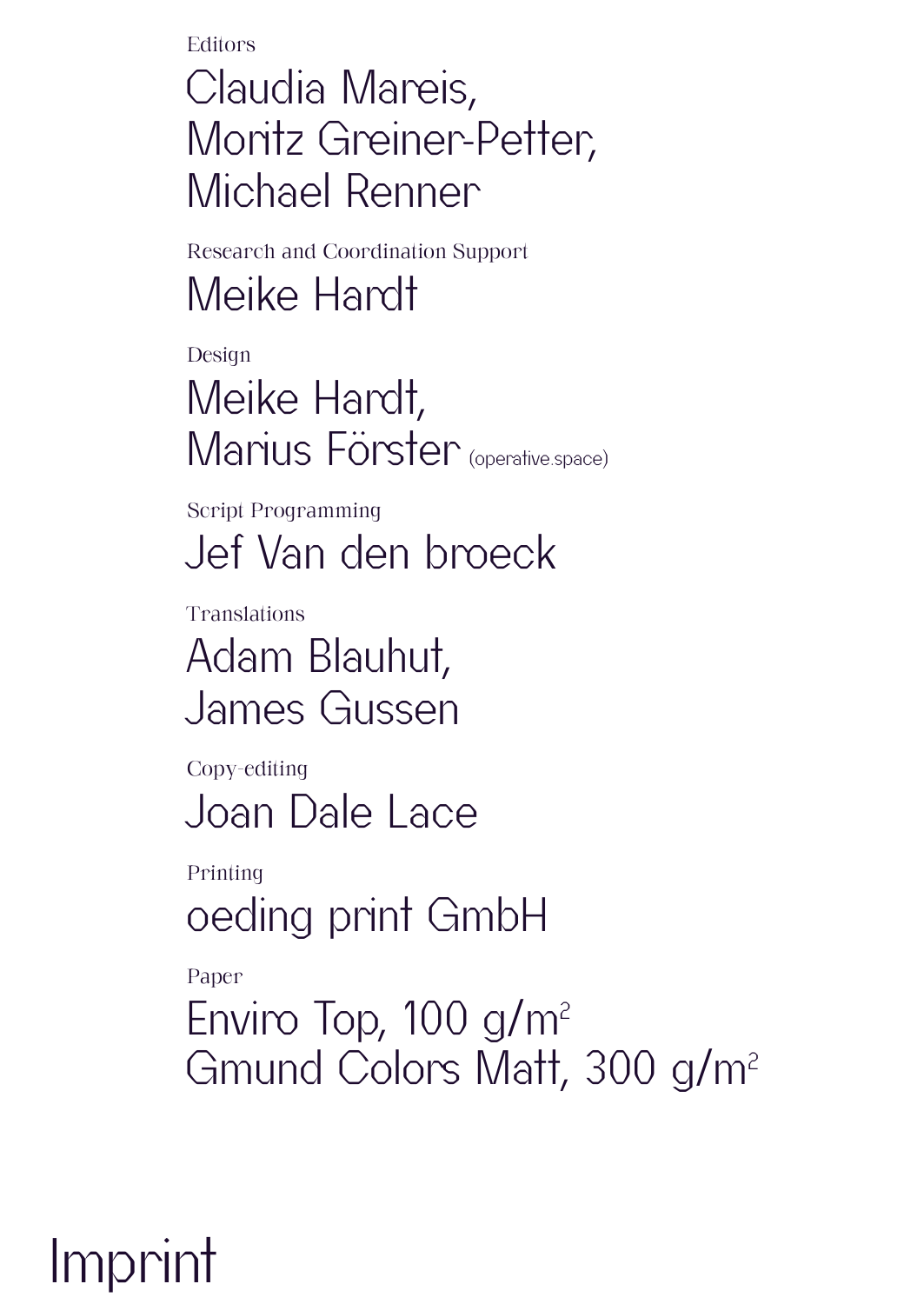The pre-print preparation was supported by the Swiss National Science Foundation

This publication is based on the conference «Critical by Design? Potentials and Limitations of Materialized Critique» , held on 17–18 May 2018, at the FHNW Academy of Art and Design in Basel (https://www.criticalbydesign.ch). The conference and publication were organized within the SNSF-funded research project «Critical Artifacts – Speculative and Critical Design as a reflective approach towards the design of technology», led by Prof. Dr. Claudia Mareis and Prof. Michael Renner.

Bibliographic information published by the Deutsche Nationalbibliothek

The Deutsche Nationalbibliothek lists this publication in the Deutsche Nationalbibliografie; detailed bibliographic data are available in the Internet at http://dnb.d-nb.de



This work is licensed under the Creative Commons Attribution 4.0 (BY) license, which means that the text may be be remixed, transformed and built upon and be copied and redistributed in any medium or format even commercially, provided credit is given to the author. For details go to http://creativecommons.org/licenses/by/4.0/

Creative Commons license terms for re-use do not apply to any content (such as graphs, figures, photos, excerpts, etc.) not original to the Open Access publication and further permission may be required from the rights holder. The obligation to research and clear permission lies solely with the party re-using the material.

First published in 2022 by transcript Verlag, Bielefeld ©Claudia Mareis, Moritz Greiner-Petter, Michael Renner (eds.)

Print-ISBN 978-3-8376-6104-0 PDF-ISBN 978-3-8394-6104-4

https://doi.org/10.14361/9783839461044

ISSN of series: 2702-8801 eISSN of series: 2702-881X